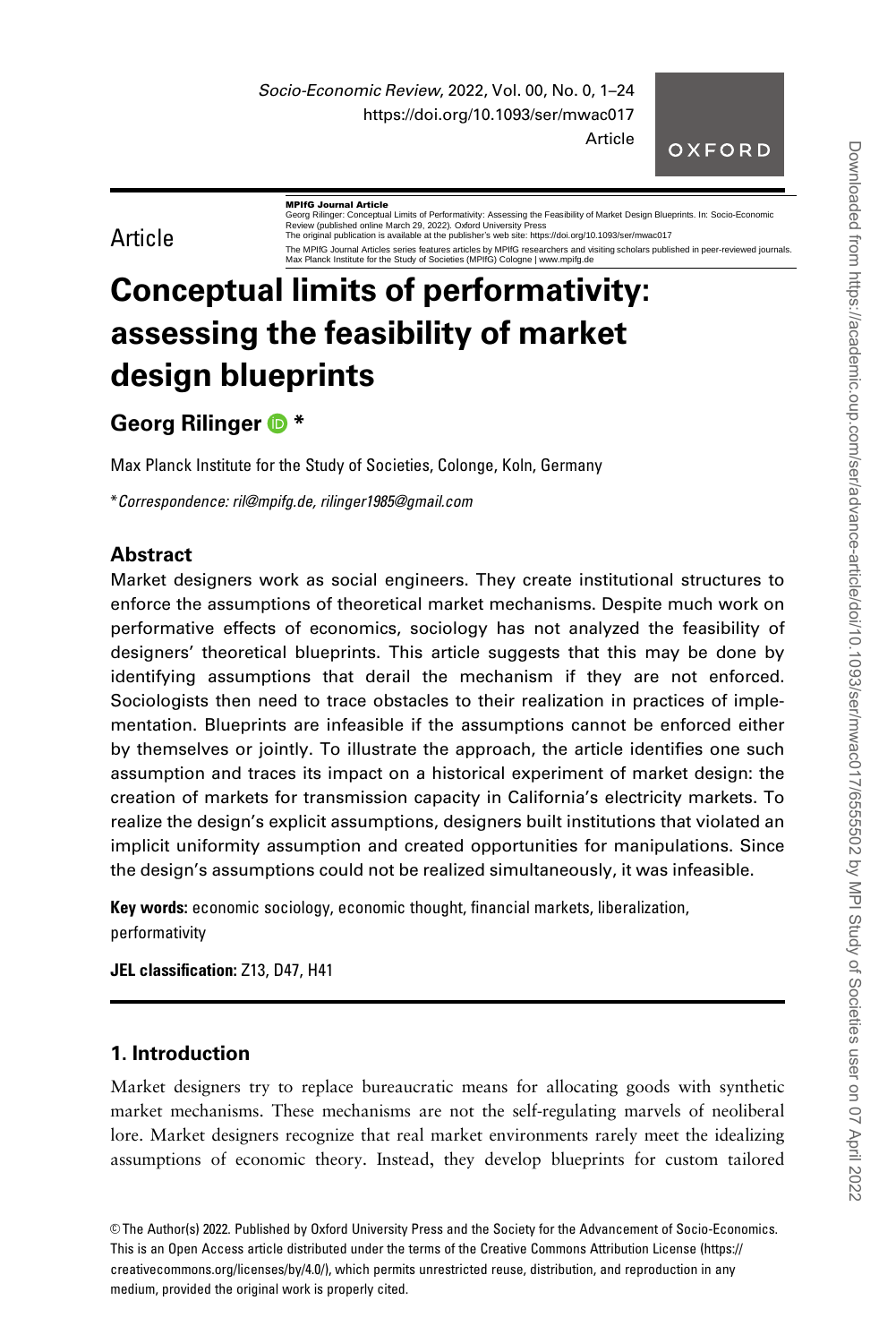market mechanisms and help to implement them ([Nik-Khah and Mirowski, 2019\)](#page-22-0). The blueprints describe institutions that would realize the assumptions of the market mechanism as envisioned by a formal model. Market design is thus a form of social engineering. The designers shape the market context to get actors to behave as the theory requires. The equilibria promised by the invisible hand then turn into the constructions of the economist qua engineer.<sup>1</sup>

Initially, designers applied their engineering approach to relatively few allocation problems. However, in the last two decades, the 'engineers of the human soul' [\(Mirowski, 2016](#page-21-0), p. 17) have expanded their work significantly. Virtual trading platforms now rely on principles of market design to match buyers and sellers. Beneath Amazon's buy-now button is an auction between potential sellers and Uber's software finds the perfect match between supply and demand under a complex set of constraints. Governmental agencies employ market designers to tweak the infrastructures of electronic clearing houses. For example, designers amended the rules for the US treasury auctions to smooth our price swings in March of 2020. Policy makers debate the use of synthetic markets for problems ranging from refugee allocation and emission reduction to the accessibility of healthcare [\(Kominers](#page-21-0) et al., 2017; [Frankel](#page-21-0) et al., 2019).

Despite the boundless optimism some commentators express for this new technique [\(Posner and Weyl, 2018](#page-22-0)), the experience has been mixed: while some 'smart markets' continue to operate, others have failed catastrophically or produced ambiguous results [\(Cramton, 2017](#page-20-0), p. 593). Here, failure may mean that the markets do not conform to the mechanisms outlined in the blueprint. But failure can also mean that markets do not produce the results promised by the blueprint. For example, despite being generally celebrated as a success, the Federal Communications Commissions's auctions to allocate spectrum licenses failed to meet at least one crucial goal: they did not distribute the licenses among a large number of companies ([Labaton and Romero, 2001\)](#page-21-0). Given the mixed experiences, it is crucial to ask: what is the difference between a theoretical market design blueprint that can be realized and one that cannot?

Though there is a rich literature on experiments with market design, economic sociology has not yet addressed this question. The existing research falls into two camps. The literature on performativity forms the first camp. It starts with the assumption that all economic theories are complicit in creating the world they purport to describe ([Callon, 1998\)](#page-20-0). Modern markets are suffused with economic knowledge that 'formats' the interactions through legal rules, information systems, even the spatial and temporal configuration of the market [\(Callon, 2007](#page-20-0), p. 315). But it is historically contingent to what extent economic models shape economic practice. Social factors such as organizational structure, embeddedness and culture determine whether an economic context 'performs' the propositions of a theory [\(Callon, 2007;](#page-20-0) [MacKenzie, 2007](#page-21-0)).

From the perspective of this literature, economic engineering cannot be understood as mechanical, one-step implementation of a theoretical blueprint [\(Breslau, 2011,](#page-20-0) p. 380). Instead, it is a complex, iterative process of slowly creating a social infrastructure that bears resemblance to the model. Market designers laboriously construct correspondences between economic theory and markets in the face of practical challenges [\(Garcia-Parpet, 2007](#page-21-0); [Guala, 2007\)](#page-21-0).

1 For an overview from an economic perspective, cf. [Roth \(2008\).](#page-22-0)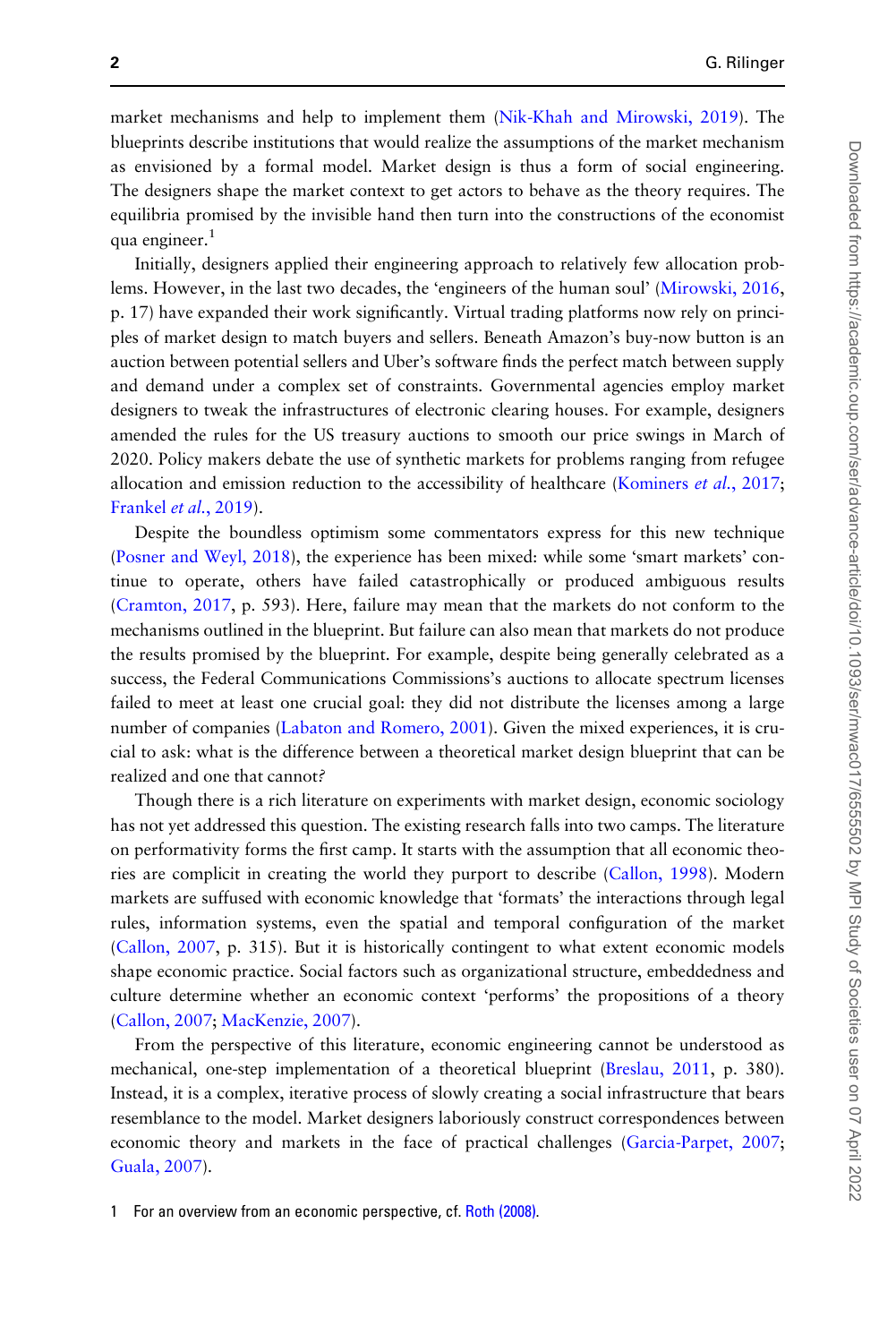The second line of research takes a somewhat different perspective. This research is informed by a theoretical literature that describes markets as the product of political struggles between stakeholders ([Fligstein, 1996;](#page-20-0) [Bourdieu, 2005,](#page-20-0) pp. 193–216). Market design experiments are not neutral processes that follow a logic of progressive, technical mastery. Instead, they are political processes in which economists provide only one voice among many. Economists' blueprints should therefore be treated as rhetorical tools or epistemic frame-works [\(Breslau, 2013](#page-20-0), p. 830). Different groups of stakeholders use the arguments provided by these frameworks to articulate their interests and shape market rules.

Although research in the political tradition has occasionally criticized the performativity literature as technocratic ([Mirowski and Nik-Khah, 2007\)](#page-21-0), the two perspectives are complementary. Performativity studies agree that practical processes of market creation are suffused with politics ([MacKenzie, 2006](#page-21-0), pp. 147–150; [Blok, 2011](#page-20-0)). The two literatures therefore differ mostly in focus. While performativity studies look at the technical and material dimension of processes that give rise to new market infrastructures, the alternative perspective focuses on the political dimension. Bringing the two sides together, the work of market designers appears as a kind of 'applied Platonism' ([Breslau, 2011](#page-20-0), p. 382), in which theoretical models for market mechanisms serve as guiding ideal. The ideal configures and orients the political, social and technological processes in which the participants identify and resolve practical problems, negotiate interests and create the new market infrastructure [\(Reverdy and Breslau, 2019](#page-22-0)).

In recent years, the camps have therefore begun to converge. Responding to calls to include political, material, organizational and institutional dimensions of market construction, studies now examine how a variety of social factors contribute to stabilize 'agencements' heterogeneous combinations of human and non-human elements that enable distinct forms of economic action [\(Muniesa, 2014;](#page-22-0) [Pallesen and Jenle, 2018\)](#page-22-0).

Despite providing invaluable insights into the practical processes of market construction, this literature has never evaluated the difference between a theoretical market design proposal that can be realized and one that cannot be realized. This is not only an important political question, but it is also crucial for the performativity literature. As long as the literature does not attend to this question of feasibility, the performativity argument remains underdetermined. Clearly, not every theoretical proposition could become true by virtue of designers' efforts. Before we can assert that political or practical obstacles derailed designers' efforts, we have to determine whether the project was feasible in the first place.

This article proposes a way to answer this question. In the past, economic sociology has evaluated economic theories by criticizing *unrealistic* assumptions (e.g. atomistic actors). This does not help much with the evaluation of markt design blueprints. For questions about the feasibility of such blueprints, it is beside the point whether or not their assumptions are descriptively accurate. Unlike explanatory theories, market design blueprints are selfreflexive about their use in practices of social engineering.The assumptions are not meant to describe what is true, but what can *become* true by virtue of institutional design. Of course, all theoretical frameworks are 'joint hypotheses' about what is and can become true [\(Polillo,](#page-22-0) [2020](#page-22-0)). But blueprints explicitly describe institutions that can realize the assumptions behind the model. With the power of platform design, it is possible to make even implausible assumptions like 'atomistic decision-making' come to be true. For example, a software interface might restrict the information that actors have about other participants. In this way, the designers could 'enforce' atomistic decisions. Accordingly, a blueprint's feasibility does not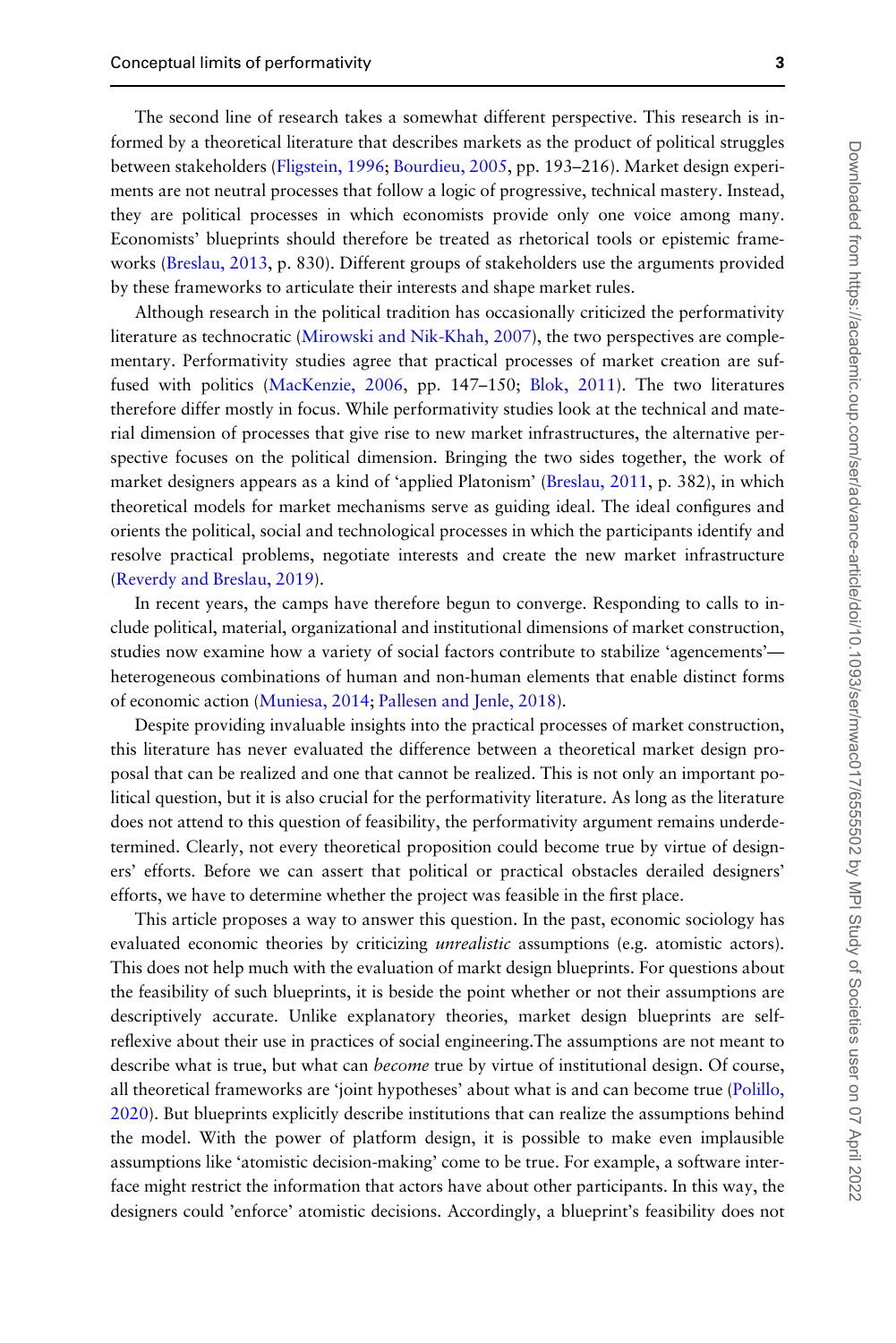depend on the descriptive accuracy of its assumptions. Instead, it depends on whether the realization of the assumptions requires changes to the social context that are possible.

This article suggests that sociologists can evaluate the feasibility of designers' blueprints by exploring this question—i.e. by asking whether the propositions of the blueprint could likely be realized within the purview of design practices. Before outlining the proposed method, I attend to some meta-theoretical concerns. In the past, the literature has articulated severe reservations about attempts to specify scope conditions for performative effects. My paper advances the literature by proposing a practice-dependent notion of scope conditions. This definition is compatible with the theoretical program behind performativity studies. Based on this notion, I then argue that a blueprint is infeasible, if it either requires changes to the context of application that are usually not possible (simple infeasibility) or if it articulates requirements that can usually not be realized simultaneously (combinatorial infeasibility). To identify such sources of infeasibility, the sociologist has to search for blindspots in designers' blueprints—assumptions that must be enforced but are obscured by the structure of conceptual design work. While market designers largely consider the feasibility of their blueprints in terms of formal criteria, sociologists engage in qualitative comparisons between the logic of the model and the social context that designers need to manipulate. The sociological perspective therefore reveals practical obstacles to realization that designers are not necessarily aware of and that point to internal contradictions of the blueprint—to implement the model—contradicting changes would have to take place in reality.

In the empirical part of the article, I illustrate this approach with a historical example: the creation of transmission capacity markets for California's electricity system between 1992 and 2001. Such markets reflect the cost of transmitting electricity from producers to consumers. Closely linked to the markets for electricity contracts, they gave rise to opportunities for manipulative behavior that contributed to the Western Energy crisis of 2000/2001. This behavior can be understood as responding to a design flaw—the market architecture did not produce the behavior the designers had intended. The question is then, why the market was built in this way. Based on a variety of archival materials, I trace the corresponding design flaws to the underlying blueprint. That is, I show that the designers tried to implement a theoretical model that would always have produced such manipulative games. They did not result from political or technical decisions but from flaws in the intellectual vision. The blueprint's assumptions created conflicting requirements that could not be realized simultaneously. The conclusion relates my approach to existing research and argues that the issue of feasibility opens the path for critical studies of market design failure.

#### 2. Performativity studies, market design and blindspots

This article suggests that it is possible for performativity studies to evaluate market design blueprints on their own terms. Such research would evaluate whether the blueprint could be realized in implementation processes. As Ezra Zuckerman and others have observed, the performativity literature has never asked this question. It does not specify which theories can become performatively true and which ones cannot. This is true even for the earliest studies, which explicitly asked how the propositions of theories become true by virtue of us-ing them ([MacKenzie](#page-21-0) et al., 2007). What matters are the circumstances under which actors adopt the theory, not its contents. However, it is intuitively clear that not all theories can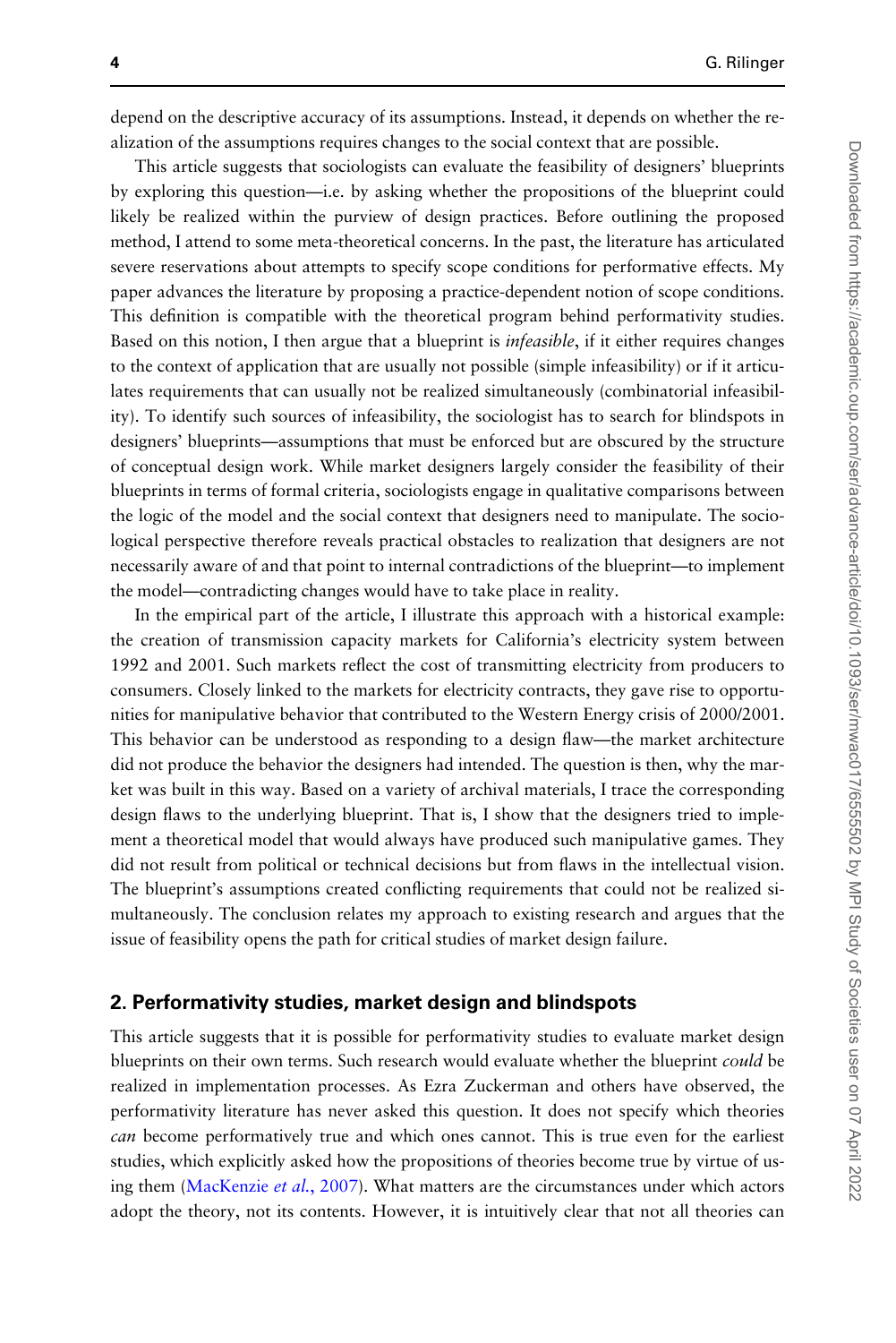become true by virtue of believing in them. The performativity argument is therefore underdetermined [\(Felin and Foss, 2009;](#page-20-0) [Zuckerman, 2010](#page-23-0); [Brisset, 2016\)](#page-20-0).

The whole issue may at first appear like a simple gap in the literature. But it points to a philosophical disagreement. [Zuckerman \(2010](#page-23-0)) holds that the refusal to specify scope conditions reflects a deep inconsistency in the position of the performativity literature. In turn, the performativity literature rejects the specification of scope conditions as philosophically untenable and incompatible with its core aims ([Law, 1992](#page-21-0); [MacKenzie, 2009\)](#page-21-0). Rather than take a side, I argue that the entire debate can be sidestepped. Contra Zuckerman, I contend that the performativity literature has a good reason to reject the specification of scope conditions. Contra performativity, I argue that this argument only applies to a narrow definition of scope-conditions. There is an alternative definition that can be accepted from the metatheoretical position of this literature, opening the path for an evaluation of conceptual limits to performative effects.

Zuckerman argues that the refusal to identify scope-conditions derives from the 'radical constructivism' of performativity studies. This forces them to assume that any theoretical proposition could become true by virtue of collective belief. This position is problematic because it entails a performative contradiction. For example, the Efficient Market Hypothesis requires that asset prices aggregate all available information consistently. This presumes a unified, objective reality about which information can aggregate. This, in turn, violates a basic tenet of social constructivism: that objective reality is a function of potentially inconsistent meaning making processes. If performativity studies now asserted that the hypothesis can become true, they would imply that social constructivism is false. This would be a per-formative contradiction because their statement relies on it [\(Zuckerman, 2010\)](#page-23-0).

While logically sound, this critique does not capture the position of performativity studies. The literature has a meta-theoretical objection against the specification of scopeconditions. It is anchored in Actor Network Theory (ANT), which rejects the epistemological distinction between theory and practice, making both part of an embodied and material process that gives rise to agencements. From this perspective, the truth of a theory is an accomplishment of the practices that go into its validation, not an antecedent feature of the theory itself ([Bloor, 1991;](#page-20-0) [Law, 1992\)](#page-21-0). If the truth of a theory is the outcome of practices to validate it, then any judgment about the truth of the theory is impossible without considering these practices.

Contra Zuckerman, we note that this argument does not commit ANT to the claim that any proposition about the world could become true. Rather, ANT remains *agnostic* with respect to this question because any answer would depend on the standards of the practices that accomplish its truth or falsehood. For example, performativity scholars would be agnostic about whether the expression  $2+2=5$  is true. But they would accept that this expression cannot become true within most arithmetic exercises in primary schools.

This yields a straightforward definition of scope conditions that is compatible with this literature. Just like most high schools do not teach arithmetic in radically different ways, market design practices are somewhat stable across time and space. Market designers will not read a blueprint's instructions completely differently in different settings. Accordingly, we can distinguish between implementation problems that would likely occur in all market design practices and problems that are more idiosyncratic to a given setting. Adopting a 'realist mode of speech' ([Barnes, 1981\)](#page-20-0), we can identify the former problems with the blueprint and the latter with the practice. If designers would not usually be able to follow the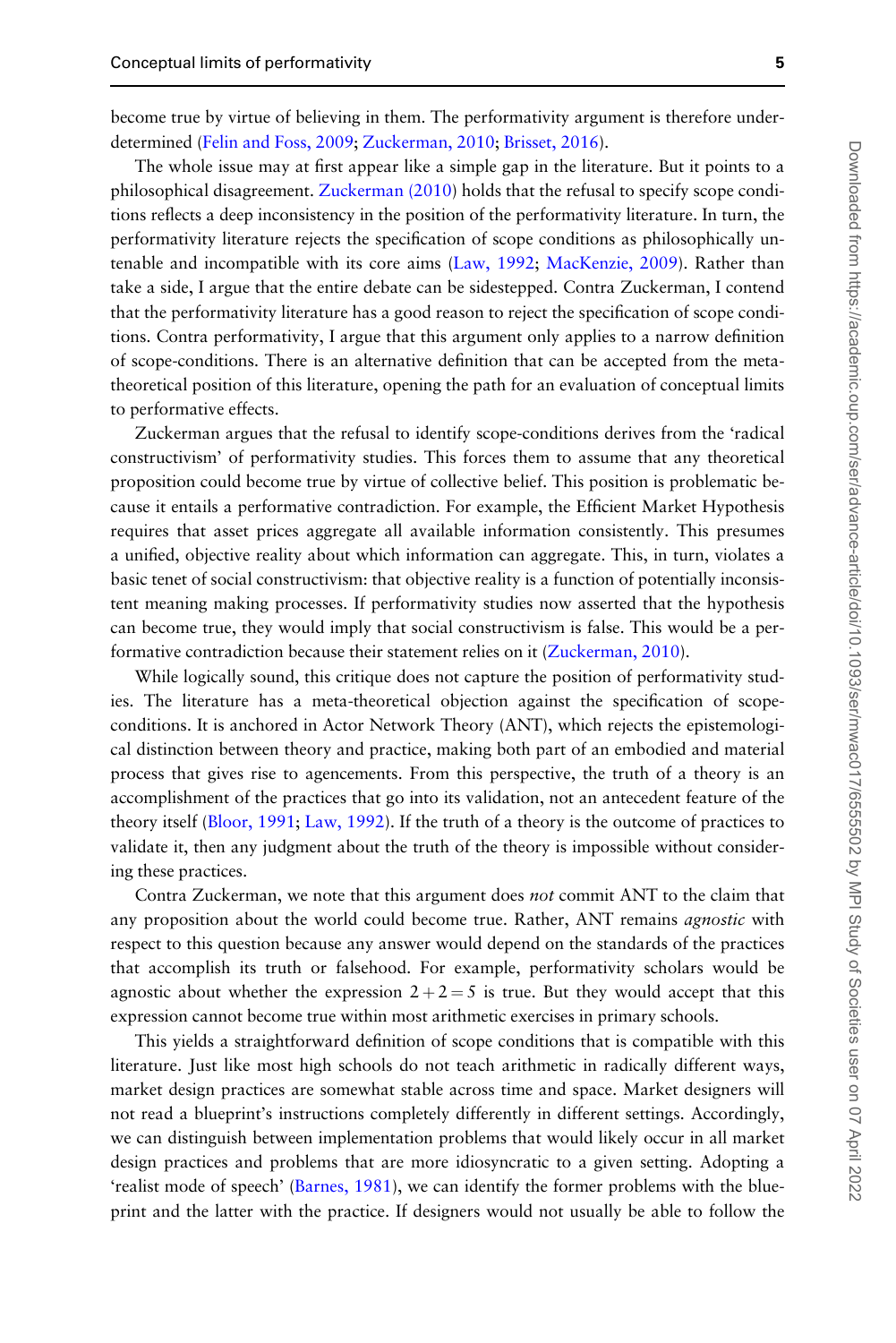instructions of a blueprint, there is clearly something wrong with the blueprint. It is infeasible. In contrast, if a *specific* design practice is characterized by unusual circumstances that block the implementation, we can locate the problem in the political or technical conditions of design work. The definition of feasibility is thus tethered to the way market designers ordinarily understand and use blueprints.

How, then, do we identify features of blueprints that designers would not usually be able to realize? To develop an analytical strategy, I begin with an overview of the conceptual work that goes into the creation of new blueprints.

Since market design is not a unified subfield of economics, I focus on the broadly 'experi-mentalist' tradition ([McCabe](#page-21-0) et al., 1991; [Smith, 2006\)](#page-22-0). This tradition is less associated with a specific subdiscipline in economics and more with a particular methodological orientation [\(Mirowski and Nik-Khah, 2017](#page-22-0)). The experimentalists develop concrete solutions to allocation problems. These are often 'smart markets', i.e. markets that rely on a mixture of human and computational information processing. Crucially, they conceptualize markets as algorithms for the solution of optimization problems under constraints. I will now outline this approach in greater detail.

The conceptual goal of market design is to create the formal description of a mechanism that induces individuals to mimic behavior in a perfectly competitive market [\(Roth, 2002](#page-22-0), p. 1341). In a perfectly competitive market, strategic interactions between individuals aggregate into allocations with desirable welfare benefits, such as pareto optimality and allocative efficiency. These benefits obtain in equilibrium, where all profitable trades have been exhausted. Less an assumed reality than a guiding ideal, the model of the perfectly competitive market provides a goal (the welfare benefits), a mechanism to get there (dynamic interactions between individuals) and a set of assumptions that need to be met to realize the mechanism (rational action, perfect competition, etc.) [\(Breslau, 2011;](#page-20-0) [Rodrik, 2015](#page-22-0), p. 13).

When designers approach a new industry or allocation problem, they try to identify violations to this guiding ideal. Empirical research in different subfields of economics helps them to identify such market failures. In the next step, the designers search for sets of institutional arrangements that can configure a competitive trading process to resolve these failures. For example, if the problem is that sellers have an interest in hiding the true cost of their commodity ('private information'), then an auction format can be devised that incentivizes market players to reveal their true cost. Game theory, experiments, theoretical arguments and empirical knowledge guide designers in specifying these rule systems [\(Roth,](#page-22-0) [2002](#page-22-0), [2008;](#page-22-0) [Stoft, 2002](#page-22-0), pp. 74, 82, 93).

Designers use the formal language of mathematics to develop and justify their mechanisms. They draw on tools for the analysis of constrained extrema that originate from Newtonian mechanics [\(Amadae, 2003,](#page-20-0) pp. 220–223) and linear programing ([Bichler, 2017](#page-20-0), p. 3). The discipline combines these tools with an axiomatic understanding of truth. That means that truth is located on the level of mathematical entailment relations, rather than, for example, experience ([Weintraub, 2002](#page-22-0)). This understanding of truth entails a very general procedure to establish the validity of a new mechanism. First, designers define the obstacle the mechanism needs to resolve as an optimization problem under constraints. Then, they develop the mechanism as a set of rules that characterize a trading process. This yields a system of equations that captures agents' decision-making process. That is, the mechanism is defined as a mathematical model—a stylized representation of the world under the assumed framework of rules, in which behavior takes the form of a mathematical function.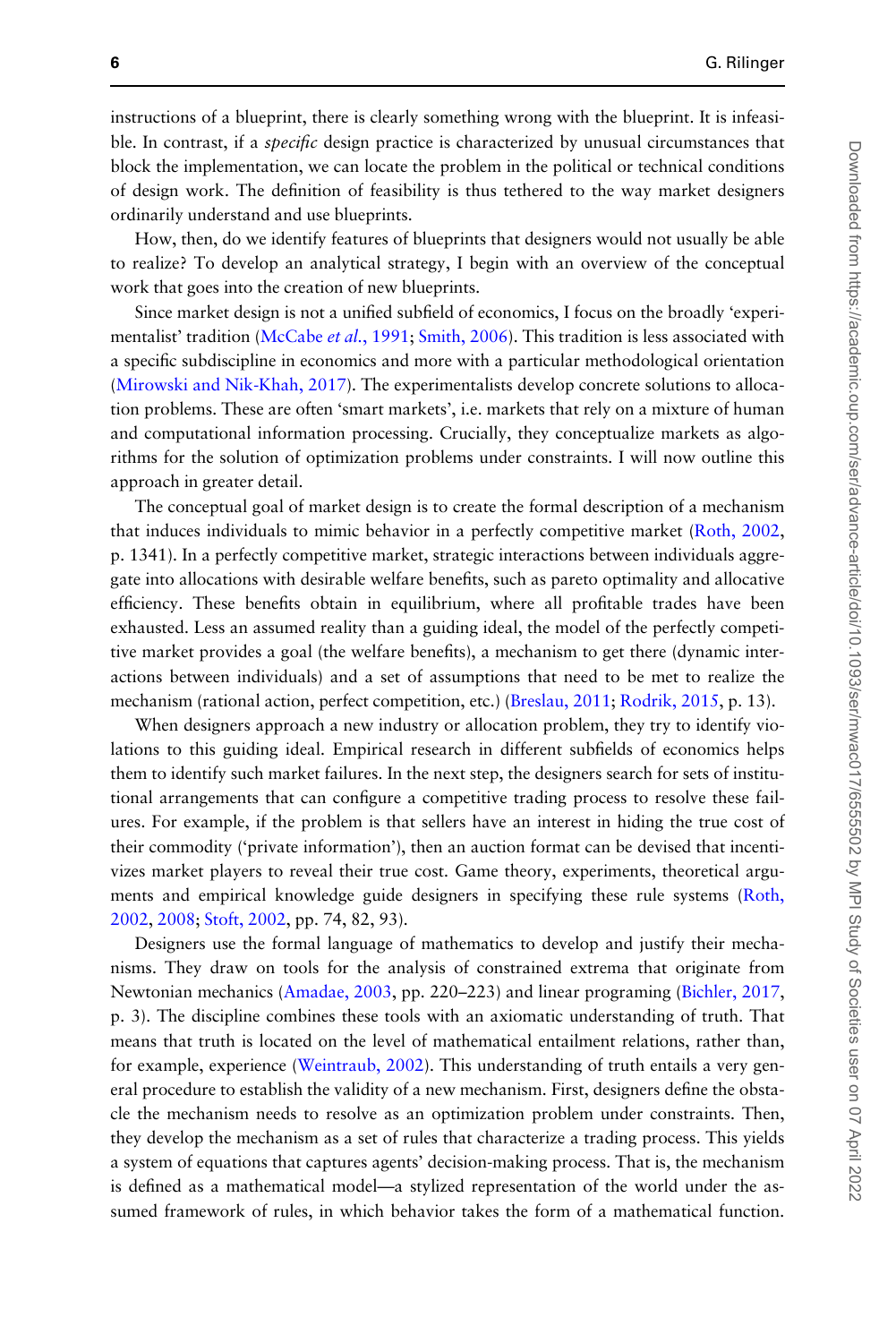The economists then analyze the resulting system of equations with the tools of multivariate calculus and optimization theory [\(Rodrik, 2015](#page-22-0), p. 30). They establish the validity of the mechanism by showing that the trading process converges on an equilibrium that fulfills the conditions of the optimization problem.

The resulting blueprints are still theoretical: they develop a formal market mechanism that links a rule structure to behavior that leads to an efficient equilibrium. The blueprint specifies a set of assumptions that need to be realized when the mechanism is implemented and a set of institutions that can enforce these assumptions. Some of these assumptions may already be met—they specify descriptive claims about how markets already work and how agents behave in them. Others require institutional design. Either way, up to the point of implementation, economic design is a *circular* process that moves between empirics (the practical context of design), the theoretical ideal (i.e. perfectly competitive markets) and the new mechanism (the set of equations describing the trading process). The circular movement is organized by examining, introducing and removing assumptions of mathematical models. The work is complete when the designers can both prove that the mechanism solves the all problem and argue that the final set of assumption is complete and feasible. The mechanism is not just a theoretical solution to a market failure. It is also a *feasible* solution, because there are practical ways to realize all explicit assumptions during the construction of the market, under ordinary conditions of design work.

The pivotal role of assumptions provides a vantage point for the analysis here. The goal is to determine whether a given blueprint is infeasible. There are two ways this might be the case. First, the blueprint may rely on assumptions that require changes to the social process that are not usually possible. This is 'simple' infeasibility because a single assumption would usually prevent designers from implementing the mechanism. For example, a market design blueprint might require that products are standardized across the entire market, but the design process can usually access a small part of it. For all intents and purposes, the designers would never be able to realize the assumption. Second, the blueprint may be infeasible if it relies on assumptions whose requirements usually contradict each other. This 'combinational' infeasibility, too, emerges relative to the context of design work. It describes a situation where it is possible to realize model assumptions independently from each other, but not together. The requirements for the realization of one assumption would violate the requirements of the other. In the empirical case, I provide an illustration of this kind of problem.

Of course, designers are aware of feasibility problems and search for obstacles in the circular movement between assumptions, empirical setting and theoretical ideal. Explicit assumptions can be infeasible and market designers seek to identify reasons why that may be the case. Nonetheless, their approach is likely to suffer from *blindspots*. A blindspot is an implicit assumption that has not been considered but must be enforced for the mechanism to work as advertised. The concept refers us to gaps between practices of conceptual work and the practices of implementation they are supposed to inform. A blindspot is an assumption that is usually relevant for the implementation process and that *could* become subject of attention for designers, but that designers ignore because of the way their conceptual work is organized.

The highly deductive and formal approach is liable to blindspots because designers only have to specify those assumptions with necessity that are required for the mathematical demonstration of the link between action and aggregate outcome. Many more assumptions can be stated, and designers often do. But on the level of conceptual argument, it is the rules of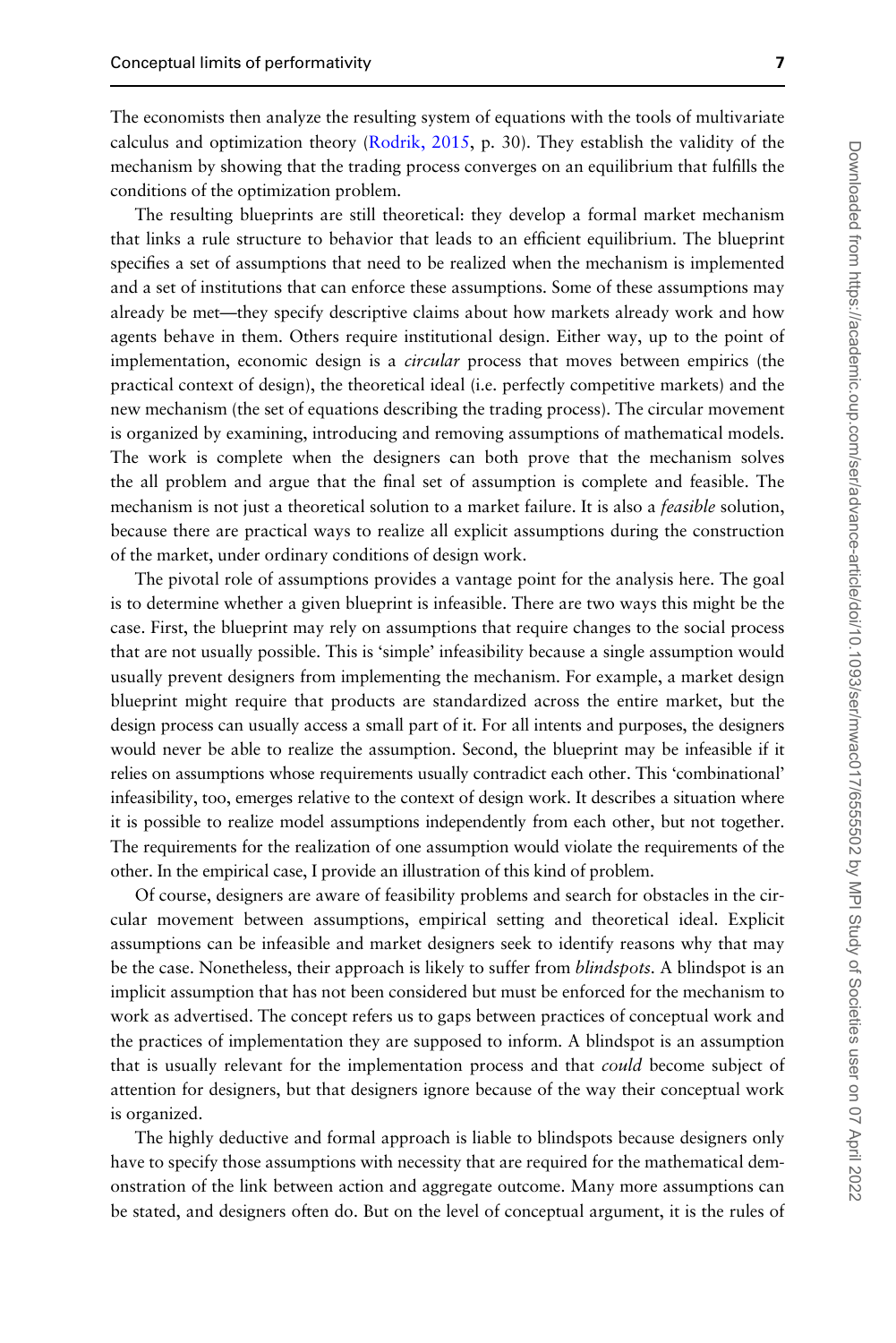mathematical inference that determine what assumptions *need* to be specified.<sup>2</sup> For example, in the standard account of perfectly competitive markets, an explicitly stated assumption is that demand varies with price. This assumption is necessary because it determines the slope of the demand curve. However, the equally important assumption that there are laws and free contracting is not necessarily stated, because it has no correspondence in the mathematical framework. The methods stem from physics, where they were not used to build institutions but to describe 'pure mechanisms'. Accordingly, there is a potential mismatch between the explicitly stated assumptions and what may be necessary for implementation. Focusing on the explicit assumptions necessary for the proof that the mechanism solves the allocation problem, economists may omit assumptions that must be met for the mechanism to operate as stated.

Unlike this formalist work, qualitative, inductive research does not begin with general propositions about idealized market mechanisms. Instead, it works from the empirical condition of design work toward an identification of social processes that stabilize economic interactions and organize the market. These processes might pose obstacles to the implementation of a formal market mechanism. If they do, but do not register as violations to explicit assumptions of the blueprint, they constitute blindspots. To identify such blindspots, the sociologist has to compare the formal structure of the model to the conditions of design work. A good way to start the analysis is to focus on implicit assumptions that are embedded in the structural form of blueprints—these assumptions are highly artificial and will therefore be violated in most contexts.

Mathematical models and their associated rules of reasoning rely on assumptions that are not usually stated because they do not introduce variation into that class of the model. These assumptions are embedded in the structural *form* of the model and are constitutive for using it. Such assumptions are not unique to economic models, but to all mathematical representations of social life. For example, the linear model characteristic for much work in quantitative sociology assumes that there are fixed entities with varying attributes. The assumptions that characterize this implicit ontology are purely a function of the mathematical form (i.e. the use of variables), not of any substance presented with it [\(Abbott, 1988,](#page-20-0) pp. 38–40).

Here, I will just give one example of a structural assumption that can turn into a problematic blindspot. Mathematical models require that individual behavior can be described by a rule. They describe behavior in functional form, e.g. as a complex decision function, a linear program or a simple supply curve. Definitionally, a mathematical function is a mapping of a set into another set. For the function  $f(x)$ :  $x - y$ , the set of elements x is mapped into the set  $y$  according to a fixed rule. Unless the designer chooses a probabilistic class of models, the principle behind the mapping is fixed. To the extent that agents in a market are described by such a function, it is assumed that their decision making follows a single rule. This could also be called the 'uniformity assumption' because all individuals must follow the same calculation that the model stipulates. Uniformity means more than profit maximization—it means that all agents perform the same calculation based on their individual values and a fixed set of information. Not all models make this assumption. Some are robust to

2 Which assumptions need to be stated does not follow a strict logic but is established pragmatically. How many you end up having to include depends on rules of proof that are established by convention. This is the lesson of the amusing conversation between Achilles and the Tortoise in Carrol (1895).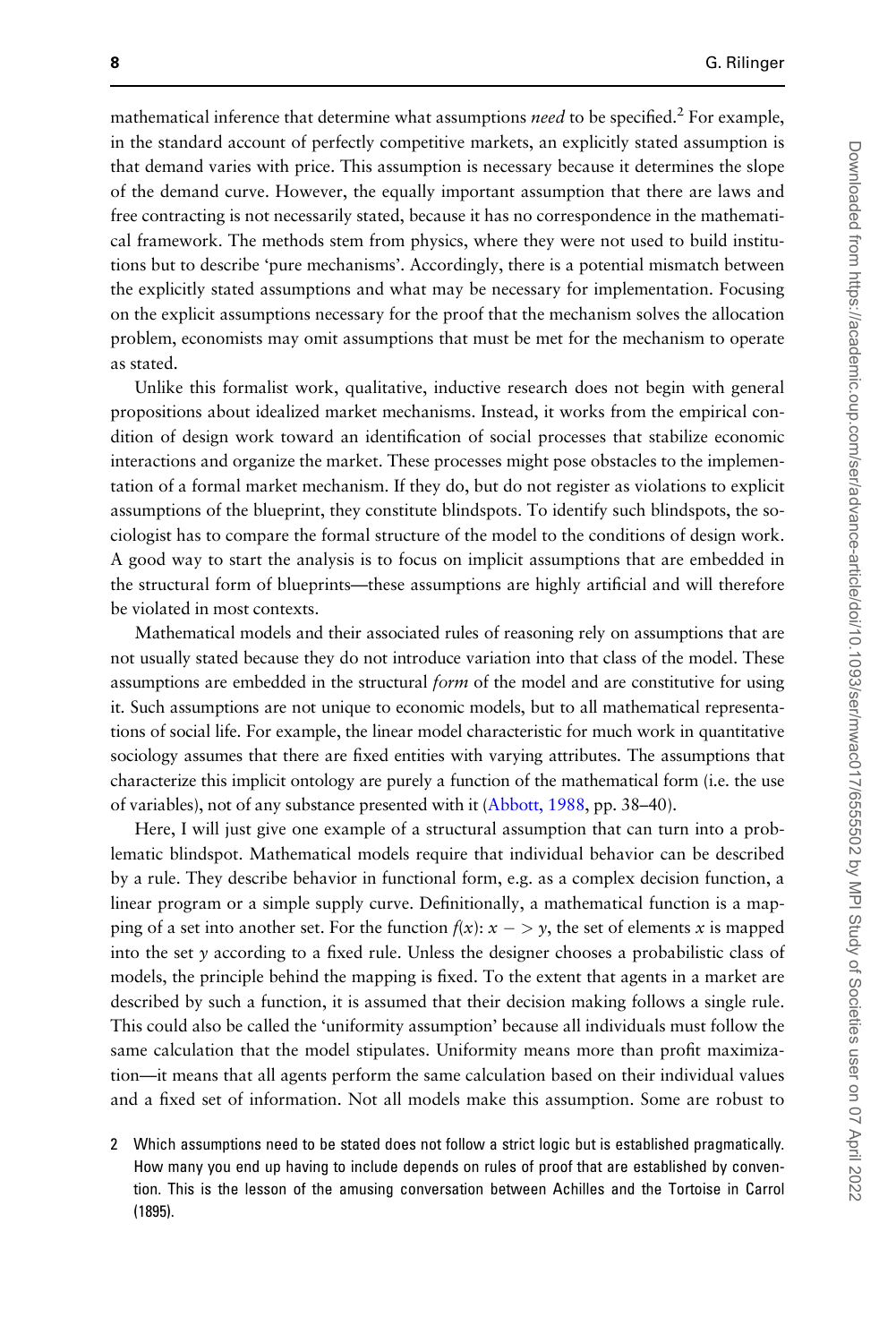uncertainty about the information available to actors. Here, model-conform behavior can be compatible with actors who execute different calculations with non-overlapping sets of information. Other models are robust to some level of miscalculations [\(Carroll, 2019\)](#page-20-0).

If a model makes the uniformity assumption, it is embedded in the form of model and often remains implicit. It constitutes a *potential* blindspot because it guarantees the link between actors' interactions and the equilibrium, but it is generally violated in practice. It is violated because our frame of reference is not usually fixed. Any one context of action can be inflected by considerations that telescope out into other contexts and involvements. For example, when playing a boardgame, people can decide on the moves relative to the game or relative to the social relations between the players. And people can think about these relations in terms of a variety of time horizons and descriptions. As Alfred Schutz put it, the world within potential 'reach' is extremely flexible and temporally variable [\(Schutz and](#page-22-0) [Luckmann, 1973](#page-22-0), pp. 38–40). That means that individuals can confront formally identical decisions in radically different ways, depending on how they define the context. Even if the basic goal is to maximize utility relative to stable preferences, the considerations to fulfill this goal can vary drastically. Uniform decision making is thus quite unlikely and must be enforced in some way.

The assumption is just an example of a strong assumption that is implicit in the structure of many economic models. Other assumptions are that markets constitute closed social systems, and that all change takes place in terms of the variables reflected in the model. None of these assumptions have to be blindspots and none are *necessarily* problematic for the success of market design. It may well be possible to devise institutional structures that can enforce them. Whether or not that is the case depends on the other features of the blueprint and the regular conditions of implementation. After identifying potential blindspots, it is therefore necessary to take two additional steps. First, we must establish whether it is necessary to enforce the assumptions for the mechanism to operate as advertised. In that case, the assumption matters pragmatically. Second, if so, we have to ask if the assumption *could* usually be enforced or whether problems to do so are idiosyncratic. The blueprint is infeasible if the assumption usually creates requirements that contradict other requirements of the blueprint (combinational infeasibility) or if they can usually not be realized (simple infeasibility). I will now illustrate such an analysis with an empirical example where the uniformity assumption did pose a blindspot that rendered the design infeasible.

#### 3. Data and case

In 1996, the California Assembly passed AB1890 to restructure the state's electricity industry. The opening of the wholesale markets in 1998 was preceded by 4 years of intensive design efforts. Throughout this process, market designers were heavily involved. They worked as experts for stakeholders, published independent research on the potential structure of these markets, and testified as experts in regulatory proceedings that determined basic structural features of the markets. The resulting infrastructure was an early highpoint of economic engineering.

During the first 2 years, the markets performed well. They generated low prices and provided reliable electricity to customers. But in the spring of 2000 persistent price spikes triggered a crisis that lasted over a year. By 2001, the three biggest utilities approached insolvency and rolling blackouts pushed the electricity system to the brink of collapse.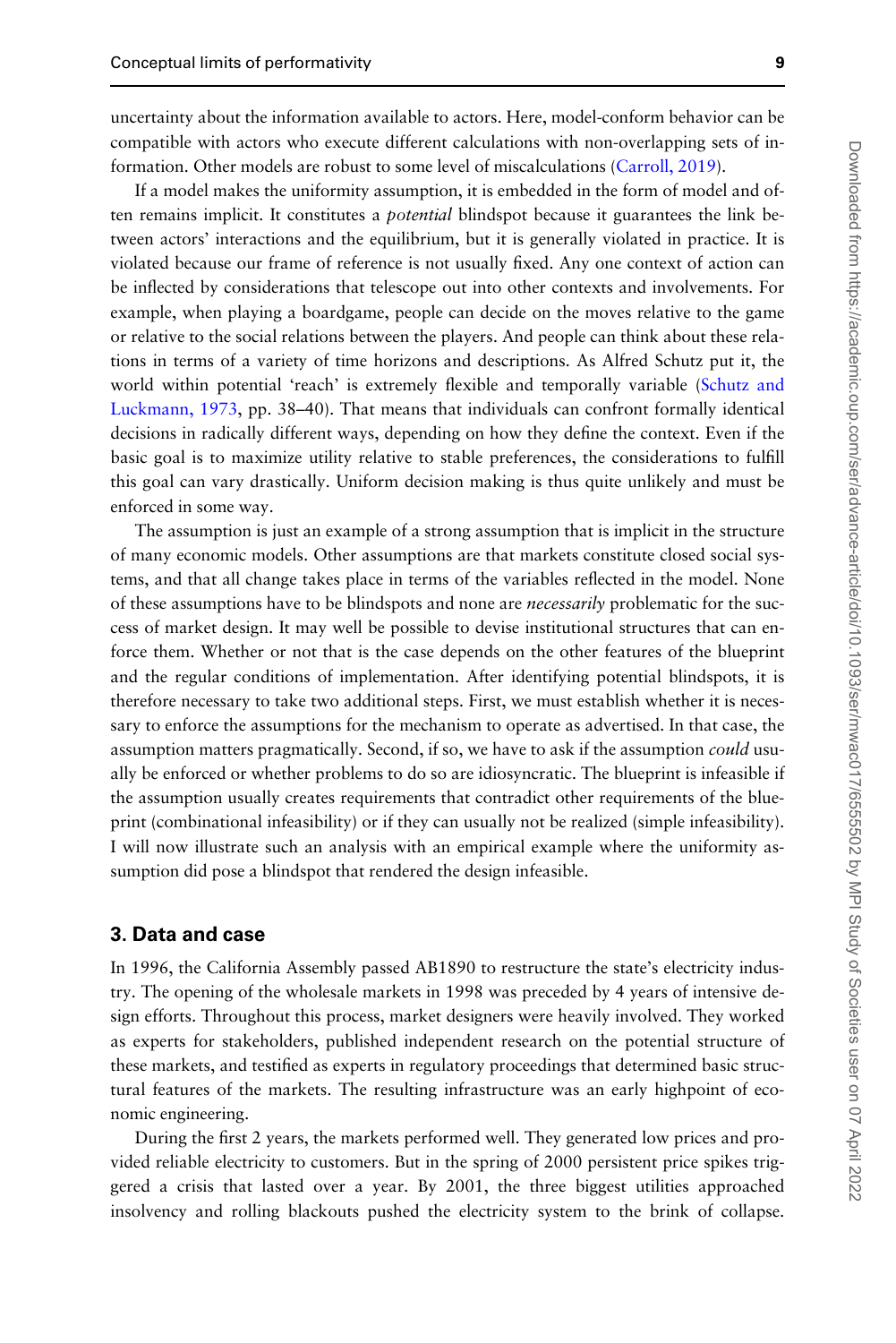Finally, the state government had to step in and take over the provision of electricity. In short, the Western Energy Crisis of 2000/2001 is a case of failed market design.

Despite their failure, however, it is not easy to trace the markets' problems to the underlying design. This has two principal reasons. First, the Western Energy Crisis did not have a single cause. A complex configuration of factors such as the weather patterns, the development of demand and supply, politics, regulatory idiosyncrasies, market manipulation, market power and environmental standards all played a role.<sup>3</sup> Second, and more importantly, the California markets did not have a single, underlying design. As the existing sociological literature has established for other cases, economists are only ever one voice in the complex negotiations that surround market design processes. In California, the design process was fraught by ideological, political and economic divisions between stakeholders. Some of the market features that proved most consequential for the crisis—most notably legal prescriptions against long-term forward contracts and a retail price freeze—had no foundation in economics at all ([Joskow, 2001](#page-21-0)). For these two reasons, it is difficult to isolate the question whether the theoretical design was feasible from an analysis of the political dynamics that shaped its implementation.

I approach this analytical problem by focusing on a single element of the California wholesale markets: the mechanism for allocating transmission capacity on the shared gird. After the political process had settled on a basic approach to the problem, this mechanism received a definitive theoretical foundation. Economists at the Electric Power Research Institute in Palo Alto developed it in the context of regulatory proceedings before the California Public Utility Commission (CPUC) and the associated working groups of the Wester Power Exchange process (WEPEX). The archival material and technical publications that document the creation of the California markets refer to the theoretical model by Chao, Peck as well as the theoretical antecedents that they relied on (see [Table 1](#page-10-0)). While the blueprint responded to political requirements, it became the definitive foundation for the implementation process. We can therefore examine its feasibility.

The market for transmission capacity also provides a useful example for the type of analysis proposed here, because the implementation produced opportunities for market manipulation. These 'games' were neither decisive for the California energy crisis nor pervasive. The exercise of market power was far more problematic activity ([Borenstein](#page-20-0) et al., 2002). Yet, the games associated with the transmission capacity markets exacerbated market power problems. The nature of these crimes has been extensively documented by the existing literature [\(Lambert, 2006](#page-21-0), pp. 170–181), but they have not been traced to the original design yet. By establishing this link, it is possible to demonstrate how market designers' blueprints figured into processes that led to the conditions for the California energy crisis. Specifically, I can now argue that it was not the complex political and material processes of market construction that explains the failure of these markets. Instead, the very conceptual vision that animated these processes was infeasible. This is a new interpretation of the root cause for these manipulative strategies.

At this point, we might briefly consider the problem of hindsight bias. The empirical argument will be a retrospective analysis of a failed market design effort. This poses a problem: retrospectively, *any* difference between model and reality could be described as an antecedent, implicit assumption of the model. So, how do we distinguish between implicit

3 For alternative explanations of the crisis, cf. [Sweeney \(2002\)](#page-22-0), [Taylor et al. \(2015\).](#page-22-0)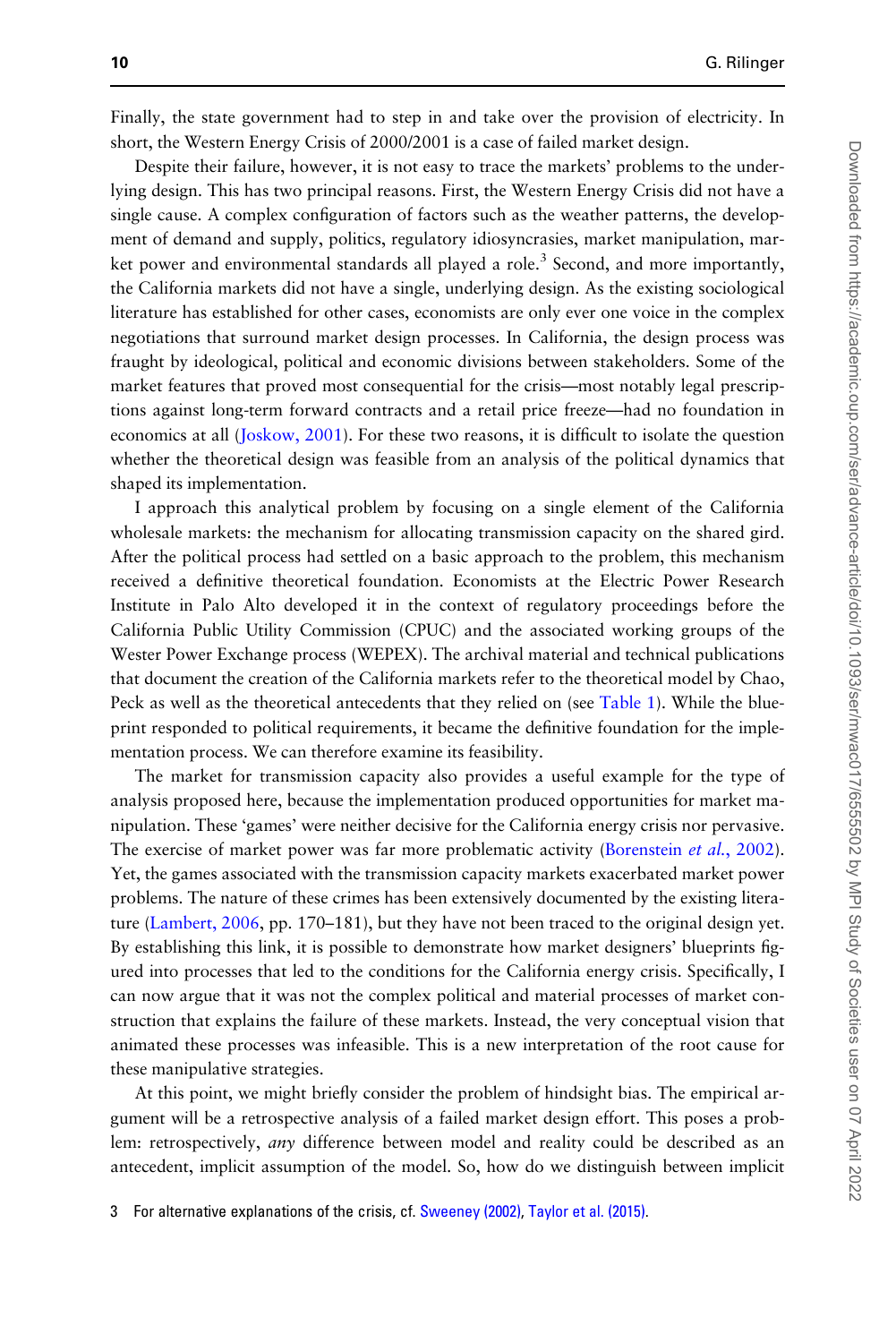<span id="page-10-0"></span>

| Technical publications for theoretical model of market for transmission capacity                                                                                                                                                                                            |                                          |                                                                                                                                                                                                                                 |
|-----------------------------------------------------------------------------------------------------------------------------------------------------------------------------------------------------------------------------------------------------------------------------|------------------------------------------|---------------------------------------------------------------------------------------------------------------------------------------------------------------------------------------------------------------------------------|
| Bushnell and Oren (1997); Chao and Peck (1996, 1997);<br>Chao and Huntington (1998); Oren et al. (1995);<br>Schweppe et al. (1988); Caramanis et al. (1982);<br>Oren et al. (1986); Wu et al. (1994)<br>Publications by Economists/Engineers<br>Hogan (1992), Hogan (1993); |                                          | Develop the idea of a contract network to represent<br>power flows. Researchers associated with MIT,<br>Theoretical blueprint of the California market for<br>California, and Harvard<br>transmission constraints               |
| Walton and Tabors (1996); Gribik (1996);<br>Oren (1997); Wu and Varaiya (1995)<br>Harvey et al. (1996); Varaiya (1997)                                                                                                                                                      |                                          | Technical details about implementation/empirical<br>studies                                                                                                                                                                     |
| Material the chronicles implementation in California                                                                                                                                                                                                                        |                                          |                                                                                                                                                                                                                                 |
| Federal energy regulatory commission                                                                                                                                                                                                                                        | Docket number (accessible via<br>Ebrary) | Notes                                                                                                                                                                                                                           |
| California Parties' application for establishment of ISO/PX                                                                                                                                                                                                                 | ER96-1663, EC96-19                       | Formal filings that outline and debate the design of the<br>California markets                                                                                                                                                  |
| Development of orders concerning deregulation (592, 888, 2000)                                                                                                                                                                                                              | RM96-6, RM95-8, RM99-2                   | order to prepare the ground for deregulation (Order<br>Landmark decisions to open the transmission system in<br>transcripts that debate market design issues in<br>888 in 1996, Order 2000 in 1999). Contains<br>energy markets |
|                                                                                                                                                                                                                                                                             |                                          | continued                                                                                                                                                                                                                       |

Table 1 Archival material Table 1 Archival material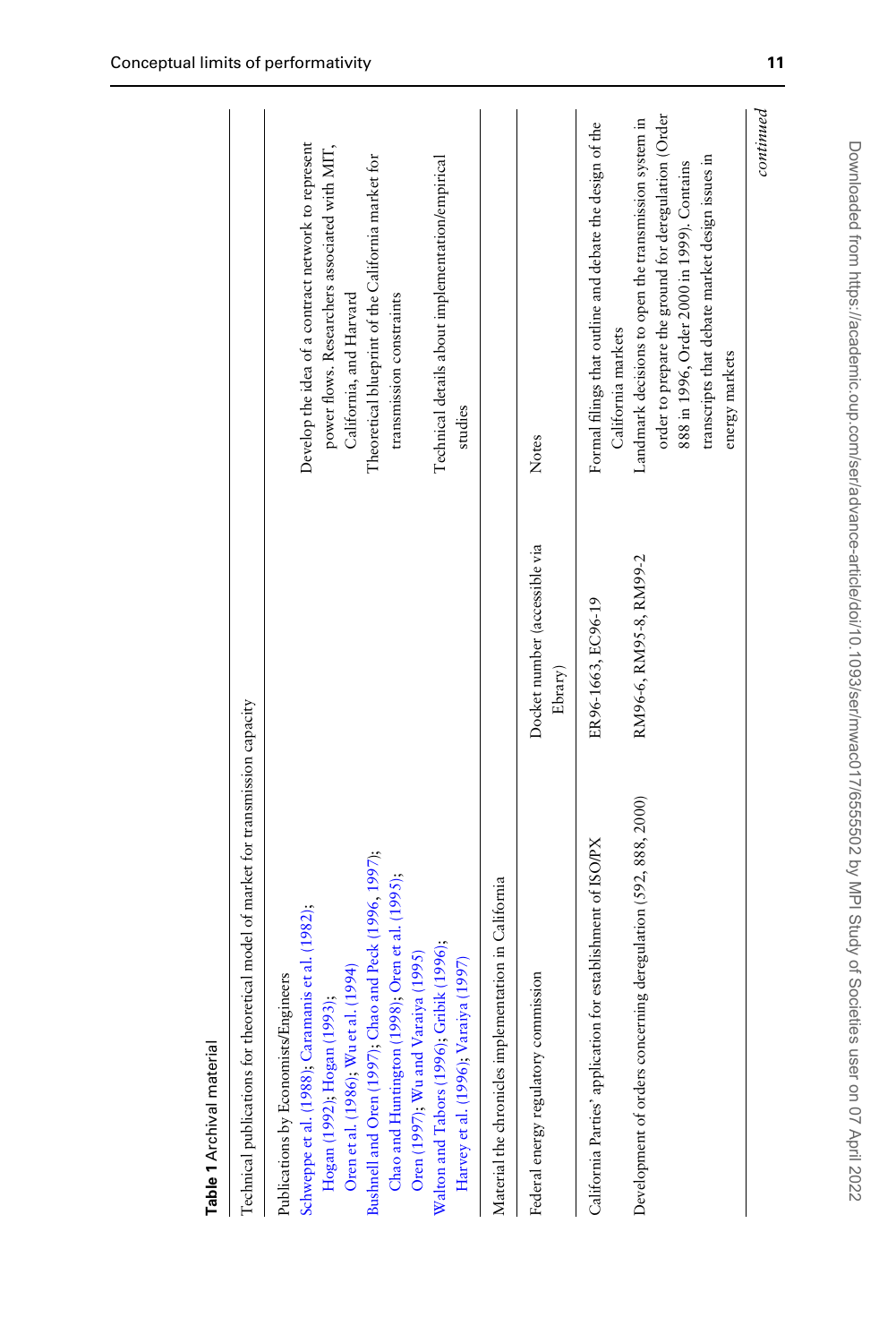| California public utility commission                                                                                                                                                              | Boxes in proceeding R-94-04-<br>ಸ                                                                                 | Notes                                                                                                                                                                                                                |
|---------------------------------------------------------------------------------------------------------------------------------------------------------------------------------------------------|-------------------------------------------------------------------------------------------------------------------|----------------------------------------------------------------------------------------------------------------------------------------------------------------------------------------------------------------------|
| electric service industry and reforming regulation."<br>Proposed policies governing restructuring California's<br>and preferred policy decision D.95-12-063, as<br>modified by decision 96-10-009 | Boxes 10-20                                                                                                       | arguments for decentralized market implementation<br>with zonal model, Memorandum of Understanding,<br>final policy decision on shape of California market<br>Proposal for deregulation ('Blue Book'), stakeholders' |
| Transcripts of hearings pertaining to proposals<br>for market deregulation                                                                                                                        | Boxes $69-71$                                                                                                     | Oral statements about the proposals and their<br>implementation                                                                                                                                                      |
| Power exchange/California independent<br>system operator                                                                                                                                          | Archival material                                                                                                 |                                                                                                                                                                                                                      |
| Electricity oversight board, subject files                                                                                                                                                        | folder 1 - Box 19, folder 14<br>10-25, R400.010, Box 18,<br>R400.005, Box 5, folders<br>California State Archive, | Information on Congestion Management, 1997-<br>Material related to design of PX and CAISO,<br>2001                                                                                                                   |
|                                                                                                                                                                                                   |                                                                                                                   |                                                                                                                                                                                                                      |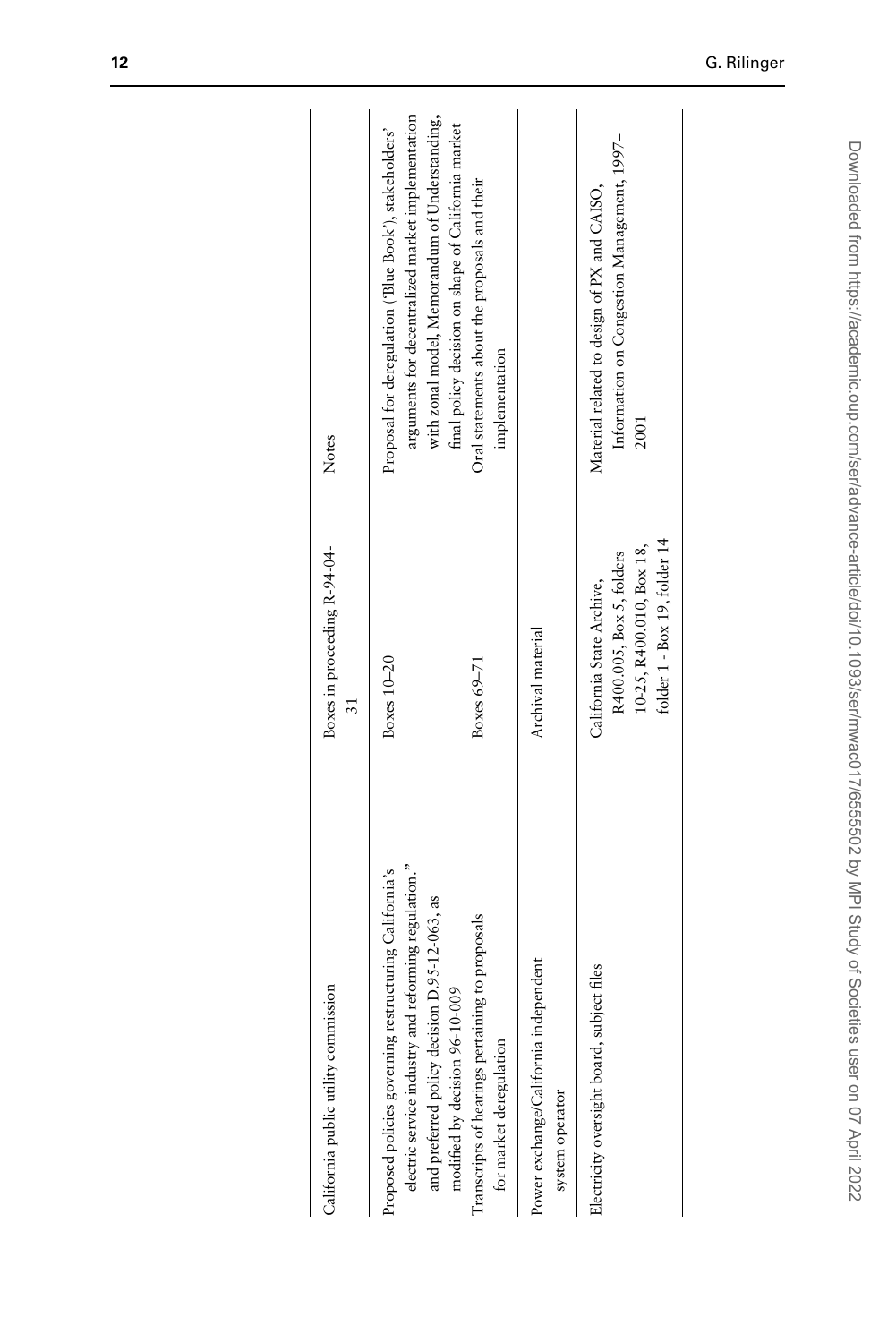assumptions of the blueprint and factors that became relevant during the implementation? Implicit assumptions are those that designers could have identified prior to implementation but did not. These are assumptions that would matter for *any* implementation of the mechanism. Precisely, this is the reason why this article focuses on formal properties of the design blueprint. The uniformity assumption concerns the nature of rational action in general and is almost always violated. It therefore needs to be enforced in any case. To the extent that the assumption remains implicit, is thus a potential blindspot of the blueprint and qualifies for a feasibility analysis.

The analysis uses two types of archival material. On the one hand, I rely on the publications of economists and engineers who designed the market for transmission capacity. I use these sources to reconstruct the challenge that a market for transmission capacity poses to the economist as well as the theoretical design that the economists developed in response. On the other hand, I rely on archival material from the office of the CPUC in San Francisco, online filings with the Federal Energy Regulatory Commission and documents from the two organizations that administered the markets in California, the California Independent System Operator (CAISO) and the Power Exchange (PX). I use these sources to trace how the WEPEX group implemented the theoretical design and how the blindspots led to oppor-tunities for gaming. [Table 1](#page-10-0) summarizes these archival materials.

### 4. The blueprints for transmission pricing

In this section, I describe the blueprint for California's transmission capacity market. To understand what the designers were trying to do, it is important to appreciate the challenge they confronted. On a technical level, the electricity industry consists of generators that produce energy and feed it into the transmission system. The transmission system is a complex network that delivers energy via high-voltage lines to local distribution systems and end users. Importantly, the physical characteristics of electricity require that the network be managed in real time. Electric energy cannot be stored economically. Instead, it must be produced the moment it is consumed. In addition, the voltage and current across the grid must be kept in a very tight band of error to prevent cascading blackouts. Under any scheme of market design, a system operator is therefore necessary who balances the aggregate input of generators with the aggregate output to consumers in real time. Designers therefore conceptualize electricity markets as sequential *forward* markets that trade financial obligations to deliver energy at specific locations in the future. In the aggregate, these financial transactions create schedules for production and consumption of energy. The system operator then implements the resulting schedules. The central challenge of market design is how much coordination can be achieved by the forward markets before the system operator takes over [\(Cramton, 2017](#page-20-0)).

In California, the political process decided that decentralized markets should help with the allocation of transmission capacity. Energy markets are supposed to find what engineers call the 'economic dispatch'. This is the most cost-effective order for dispatching available generation to meet the aggregate demand. The cheapest generators serve as much demand as possible. When they reach their capacity limits, the second cheapest take over and so on until all demand is met. A perfectly competitive market with perfect information could find this dispatch order because the competition between suppliers would drive every producers' price down to marginal cost and consumers would try to find the cheapest supplier.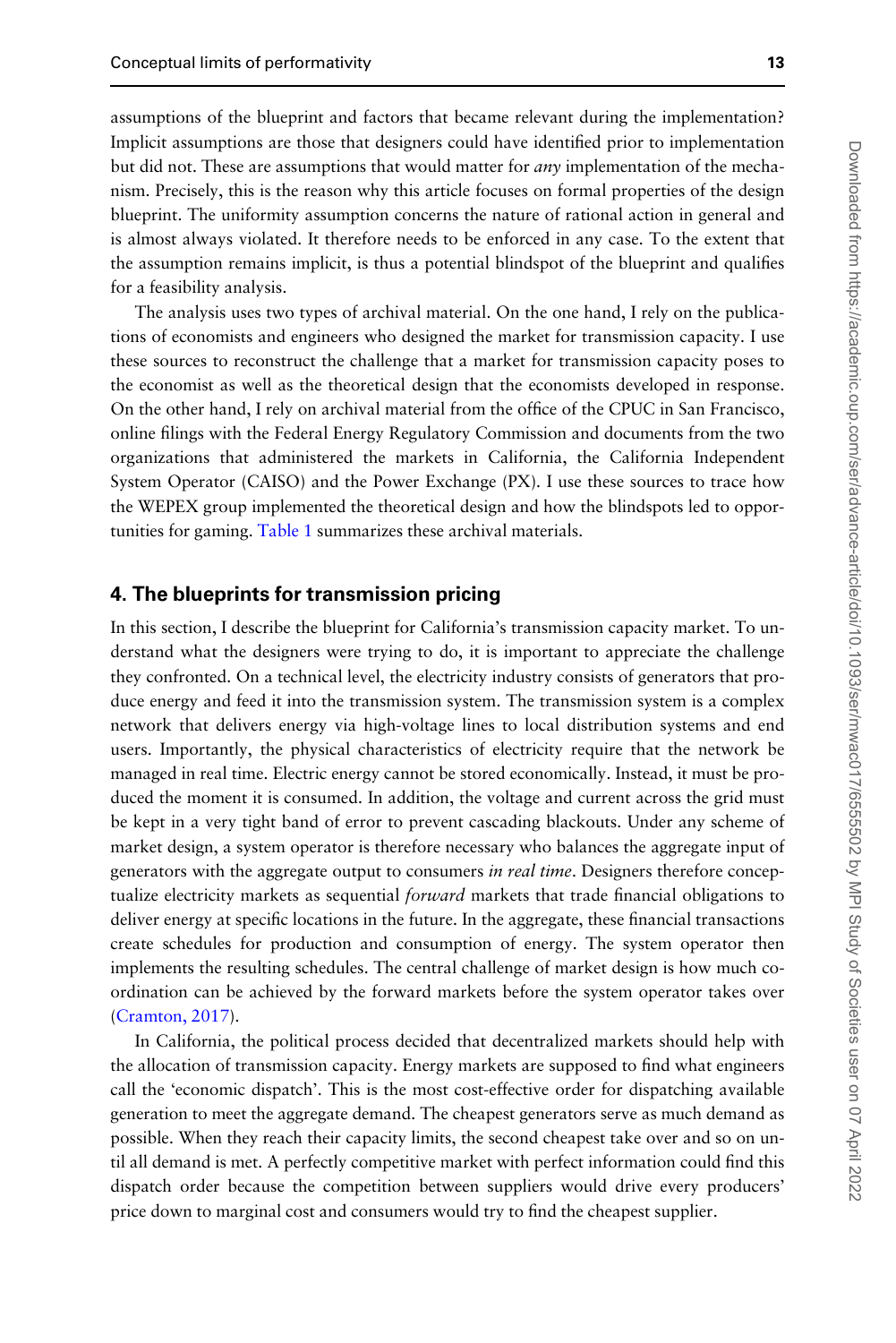However, finding the economic dispatch is complicated by, among other factors, the presence of limited transmission capacity. Transmission lines have limits that restrict the amount of power they can carry. These limits might block the cheapest generator from serving an area. Such 'congestion' changes the economic dispatch because a more expensive generator at a different location must take over. Without reflecting transmission constraints, energy markets could not find the economic dispatch and therefore become inefficient—they would hide the cost of switching to more expensive generators. It is therefore desirable to include these constraints in the market. But the physical characteristics of energy render this difficult.

The availability of capacity does not merely depend on the static limits imposed by the individual transmission lines. Electric energy travels on all available paths. If the network has loops, simultaneous flows of energy interact with each other. Any adjustment of generation in response to capacity constraints can therefore create new limitations elsewhere. Because of these interactions, the discovery of the economic dispatch constitutes a non-linear optimization problem. The challenge for market designers was to describe a market mechanism that could incorporate these non-linear dependencies.

Based on the works by [Schweppe](#page-22-0) et al. (1988), [Hogan \(1992,](#page-21-0) [1993,](#page-21-0) 1994) and others, [Chao and Peck \(1996](#page-20-0), [1997](#page-20-0)) developed a decentralized solution to the problem. The goal was to create a market that finds an economic dispatch of available generation capacity relative to the available transmission capacity. The designers translated this task into the formal language of combinatorial optimization problems under constraints. The task was to find the combination of generators that would meet the system's aggregate demand at least cost, while ensuring that the sum of power flows did not exceed the capacity limits of the transmission lines. By choosing this mathematical formalization, the designers assume that the market will work as a linear or dynamic program. The solution is a trading process that operates literally as a *search algorithm*. This algorithm traverses a space of possible combinatorial solutions until it finds the optimal combination of generator outputs.

In the next step, the designers define institutional rules for the new market mechanism. These rules set up a system of interactions that can solve the optimization problem. For each directed link in the network, the designers create capacity rights that represent the maximum power flow on that line. This leads to a system of property rights, where each link has a fixed set of transmission capacity rights assigned to it.

The core of the proposal is the definition of a trading rule that makes energy transactions between the two locations contingent on the possession of transmission capacity rights. Each energy transaction requires rights that represent the increase in real power flow on all links that are affected by injection of power at the origin node. These bundles can be described as sets of coefficients that represent quantities of transmission capacity rights on links that a trader needs to transfer a unit of power from one node to the other. By linking the energy market to the transmission capacity market, the two constraints of the optimization problem are now represented in the energy market: no energy transaction is possible that does not conform to the existing power flows, because they require transmission rights that reflect the changes in these flows. And no transaction can exceed the existing transmission capacity, because the rights correspond to the real capacity of the lines.

All transmission rights can be calculated as an expression of the quantity of energy inserted at a given node and the current transmission capacity. Since this calculation requires knowledge of all power-flows, individuals cannot compute it. Instead, the authors imagine a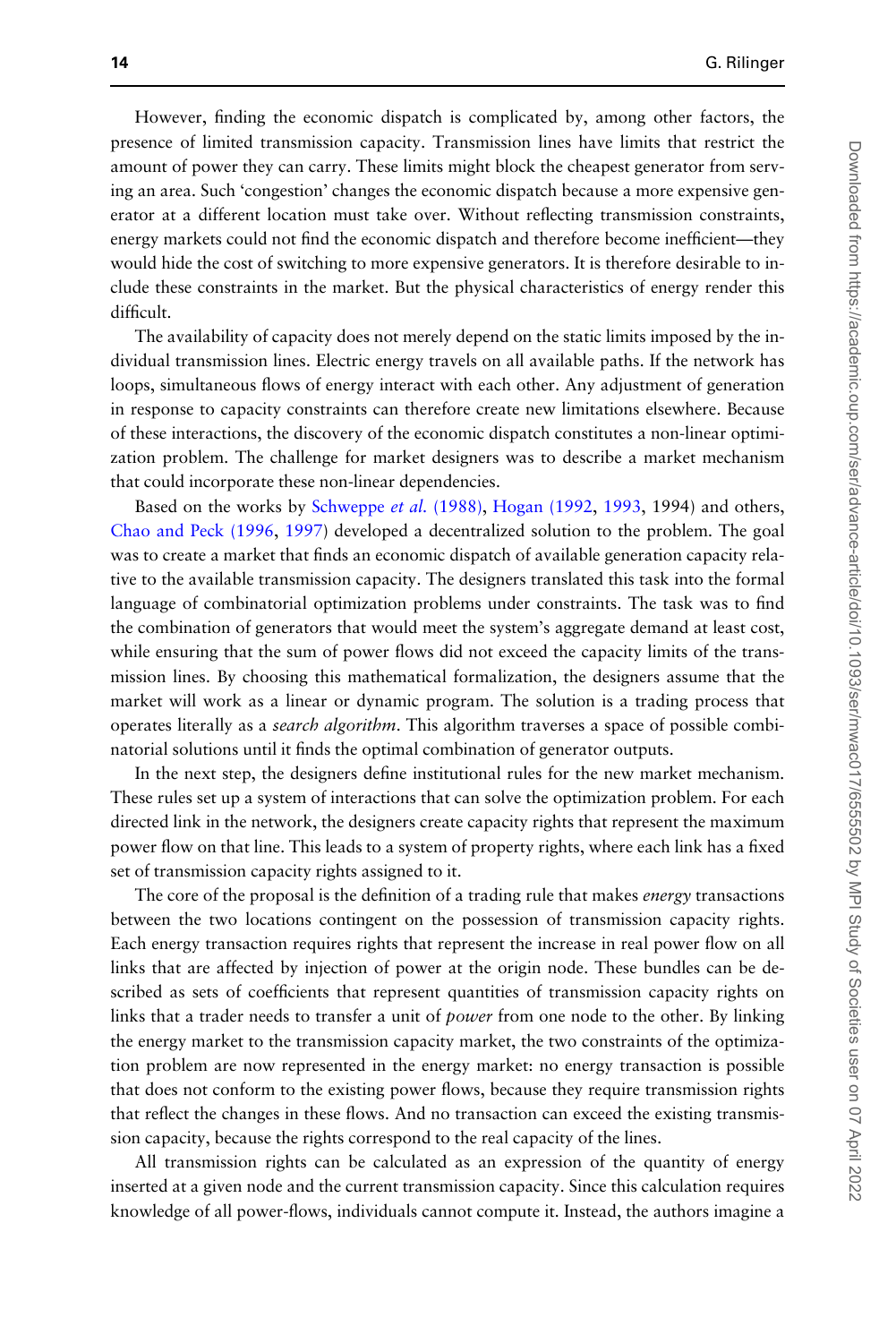centralized bulletin-board that always states how many rights are needed or would be received for a particular transaction. The market operator would constantly update this bulletin board by calculating the power flows at the current transaction structure and the marginal changes that new transactions would create.

The resulting market process solves the optimization problem. In the market for transmission capacity, traders or consumers of energy who will benefit most from capacity will be able to pay most for the transmission rights. In a perfectly competitive market with perfect information, the price of capacity rights will therefore tend to the largest possible profit that can be realized in the underlying energy transaction. This optimizes the usage of scarce capacity relative to the optimization of energy transactions. In the energy markets, consumers and traders seek to benefit from price differences between locations. As long as demand at a given node can be served cheaper with energy from a different location, trades will take place to exploit these price differences. If transmission capacity becomes scarce and the price for the rights goes up, the locations with the largest price differences will buy them. Each transaction leads to new calculations of transmission rights, so that the search behavior iteratively optimizes the available transmission capacity relative to the inputs. This produces an economic dispatch order.

For this system to work, several assumptions need to be met. First, market participants must have perfect information about the available trades in the system. Second, they must pursue profitable trades. Third, the market must be competitive, i.e. no supplier can set the price independently. Fourth, the trades must express 'rational expectations.' That is, the forward market cannot omit available information about the real-time operation of the system. The results of the forward market must anticipate the real-time operation of the system with only random error. This assumption ensures that sequential forward markets improve on each other. If these assumptions are met, the market works like a search algorithm that relies on humans and centralized computation alike. The computer provides information on the capacity requirements for energy transfers, and rational actors find profitable trades.

Formally, the economists show that there exists a vector of prices and quantities at each node, as well as a vector of transmission rights for transactions between each set of nodes that fulfill the optimization problem. Then, they run simulations that mimic the market process thus defined and show that it converges on the equilibrium from arbitrary starting positions and in short periods of time (Lyapunov Stability). This establishes that the market mechanism is a valid and computable solution.

Since the mechanism is specified as a linear program, it makes the uniformity assumption. This assumption refers to the way market actors use information. Regardless of whether participants want to trade in the energy or the transmission market, they must all engage in the same basic calculation to make profits: (a) Find profitable price differences between energy at two locations; (b) Find the cheapest capacity rights that allow you to execute the transaction; and (c) To execute this calculation, use a fixed set of information: supply function, demand function at each node and the variables that specify the market for transmission rights (prices of rights, required rights for each transaction). Only if market participants play their part in the search algorithm and iteratively apply this calculation does the market reflect the cost of scarce capacity. Due to the sensitivity of power flows, even minor deviations from the logic of the model can move the market far out of equilibrium. The uniformity assumption was implicit in the formal structure of the design but crucial for the mechanism to work.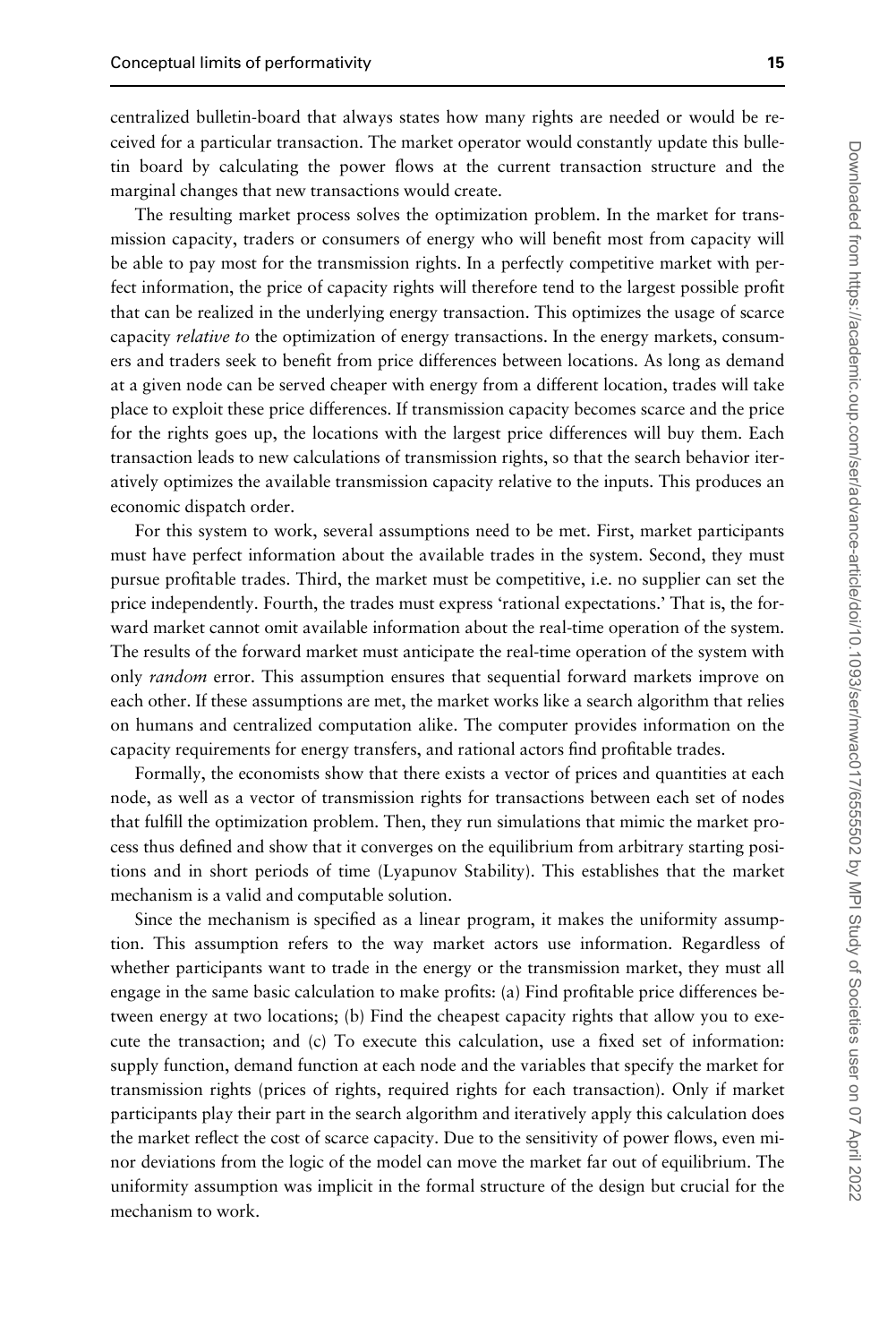#### 5. Evaluating the blueprint

Identifying a potentially problematic, implicit assumption is only the first step of the analysis. Now, we must ask, first, whether the blindspot had consequences for the functioning of the mechanism—did it matter for the functioning of the market? If so, we need to evaluate if it could have been enforced. Here we need to determine whether problems to do so had to do with the idiosyncratic conditions in California or whether this would have been difficult anywhere.

When industry representatives and experts began to implement the blueprint during the WEPEX process, they did not consider how they could ensure that market participants would limit themselves to the precise calculation the blueprint required. Instead, they focused on the creation of structures that would realize the explicit assumptions. This task posed some difficulties, however. They found that even a rational actor might be overwhelmed by the complexity of the interactions between the markets for energy and transmission. Not only did the blueprint require traders to calculate the price differences between locations and factor in the prices for the required transmission rights. It also required them to figure out how to combine sequential transactions to find profitable trades. Since each energy transaction can impact the availability of transmission on all other links, this calculation becomes exponentially more difficult as the number of nodes increases. In a network with N nodes, any transaction between two nodes might require up to  $N^2$  transmission rights (i.e. rights for all possible paths). For each subsequent transaction, the exponent increases by one. The grid under the control of the California ISO had about 3500 nodes and the larger Western Interconnect had over 20 000 nodes. Even with a centralized bulletin board that lists all rights required for any given transaction, the possible dynamic combinations for trades quickly go into billions. The sheer complexity of trades therefore posed a problem to the assumption of rational utility maximizers and the assumption of perfect information. It was not clear if real traders would be able to collect and process the information to find and exploit all profitable trades.

The solution to these problems came from economists with ties to MIT and California think-tanks. They argued that only a few transmission lines would likely be congested regularly. It did therefore not seem necessary to allow trading on the network as a whole—a much simpler structure would capture all important sources of congestion. The system operator would then take care of the remaining congestion in real time. Accordingly, they proposed to structure the market around a simplified representation of the grid. Based on the historical congestion patterns, the designers split California's grid into three zones and 25 scheduling points. With only 28 locations to consider, the complexity of finding profitable trades would decrease significantly. Similarly, it would become easier to keep track of price, supply and demand conditions in the system and publish them online in regular interval. The simplified structure thus helped to ensure that the explicit assumptions of the blueprint would be met.

But the system's convenience came at a price: the assumption of rational expectations required that the forward markets included all available information about the real-time operation of the system. The difference between the information represented in the forward market and the information about real-time operation had to be random. Of course, this is precisely what the designers were trying to ensure. They argued that the zones were defined in such a way that the predictable sources of congestion were taken care of. But this was a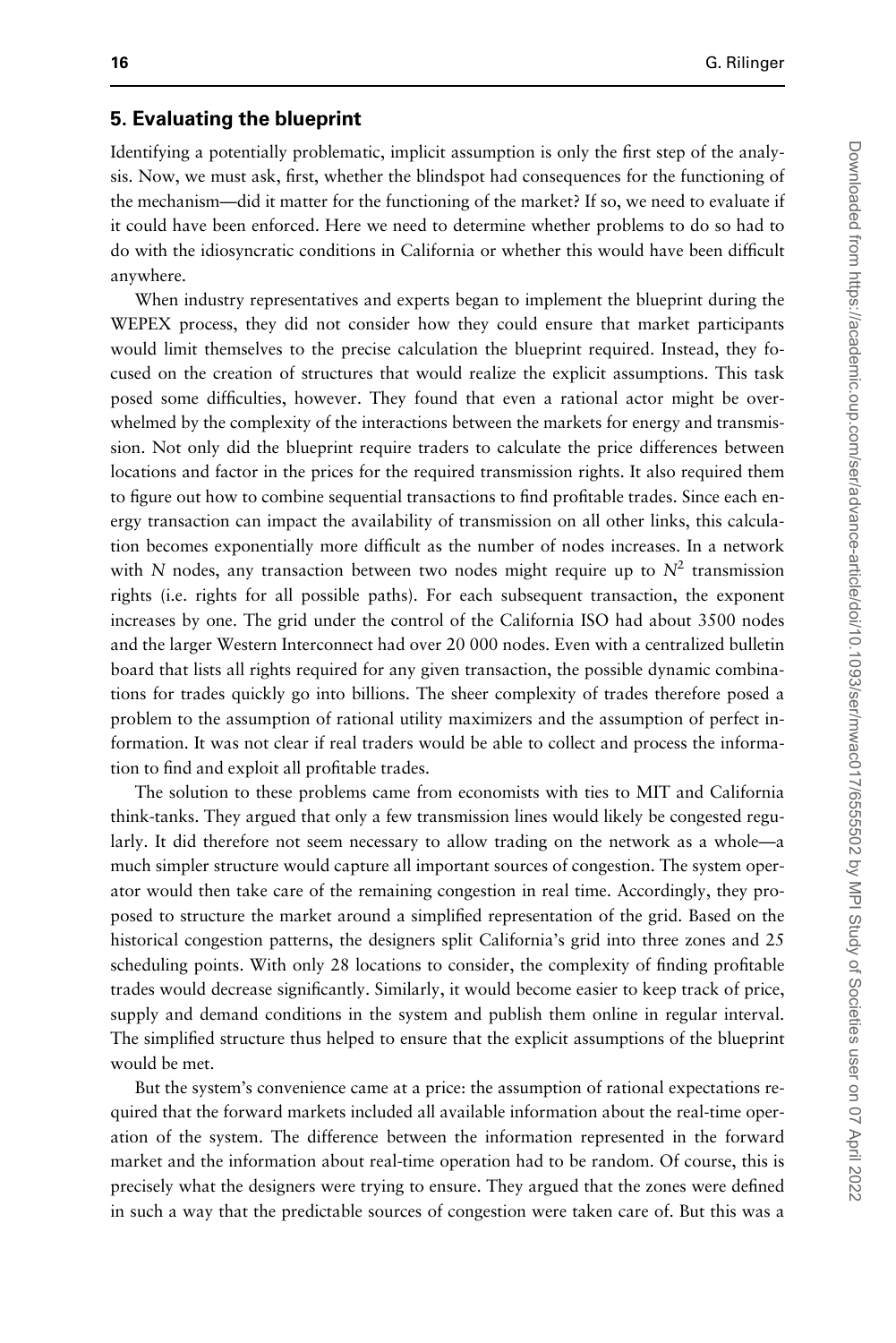very strong claim. For the system to work, there could be no *predictable* congestion outside the scope of the zones. Unfortunately, the historical data the designers used to draw up the zones came from a time when no one made profits from congestion. Once the markets started, the congestion patterns began to change. There was now a potential difference between what could be known by traders in the forward markets, and what could be represented in these forward markets.

Precisely at this moment, the implementation created opportunities for traders to deviate from the calculations that the model required. And since no one enforced the uniformity assumption, the traders made use of this possibility. Instead of executing transactions based on price comparisons between locations and capacity rights, they figured out how to leverage their knowledge advantage against the system itself—and introduced a different way to make decisions into the system.

This gave rise to the infamous 'DEC game'.<sup>4</sup> In the forward market, traders in two separate companies would schedule a trade between two locations in the same zone. This trade would, either by itself or in combination with other trades, exceed the capacity limits of the line that connected the two locations. But since the transaction took place within the same zone, the market for transmission capacity would not reflect this congestion. From the perspective of the simplified network model, it looked like the trade took place at the same location. Accordingly, the trade was accepted, scheduled and submitted to the system operator. In real time, the system operator would now try to implement the schedules. Since it used the full network model, it recognized that the trade could not be executed. To deal with such real-time fluctuations, the system operator would buy 'decrements' from the trader, i.e. pay the generator to decrease its output and relieve the congestion. The price for the decrement was established via adjustment bids that specified how much the lost opportunity was worth to the trader. Conveniently, the DEC player had submitted very high adjustment bids and now reaped a massive windfall for not delivering energy—energy that they could not have delivered in the first place.

The game capitalized on the simplified information structure that the designers had embedded in the forward market. Based on the historical data, the intrazonal congestion patterns would indeed be hard to predict. But of course, traders could easily determine the capacity on transmission lines in zones and then create congestion through strategic trading. The profits from this game depended on the fact that the forward markets were supposed to be the best approximation to the economic dispatch of real-time operation. Accordingly, the operator treated all diversions from the forward market as unpredictable diversions from good faith agreements and compensated traders for it. As soon as traders figured out how they could get paid for their ability to predict or create congestion, they derailed the market mechanism, broke the precarious connection of mutual improvement between the two markets and made a massive profit.

This reveals a fatal flaw: since no one enforced the uniformity assumption—the assumption that all actors would execute the same calculation—the traders were free to switch to a different logic of action. This opportunity emerged because of the compromises required to realize the explicit assumptions. The simplified network structure created a profitable opportunity to deviate from the required calculations. Traders no longer compared price differences between locations and transmission capacity rights to find profitable trades. They now

4 For a detailed examination of the Enron strategies, cf. [Lambert, 2006](#page-21-0).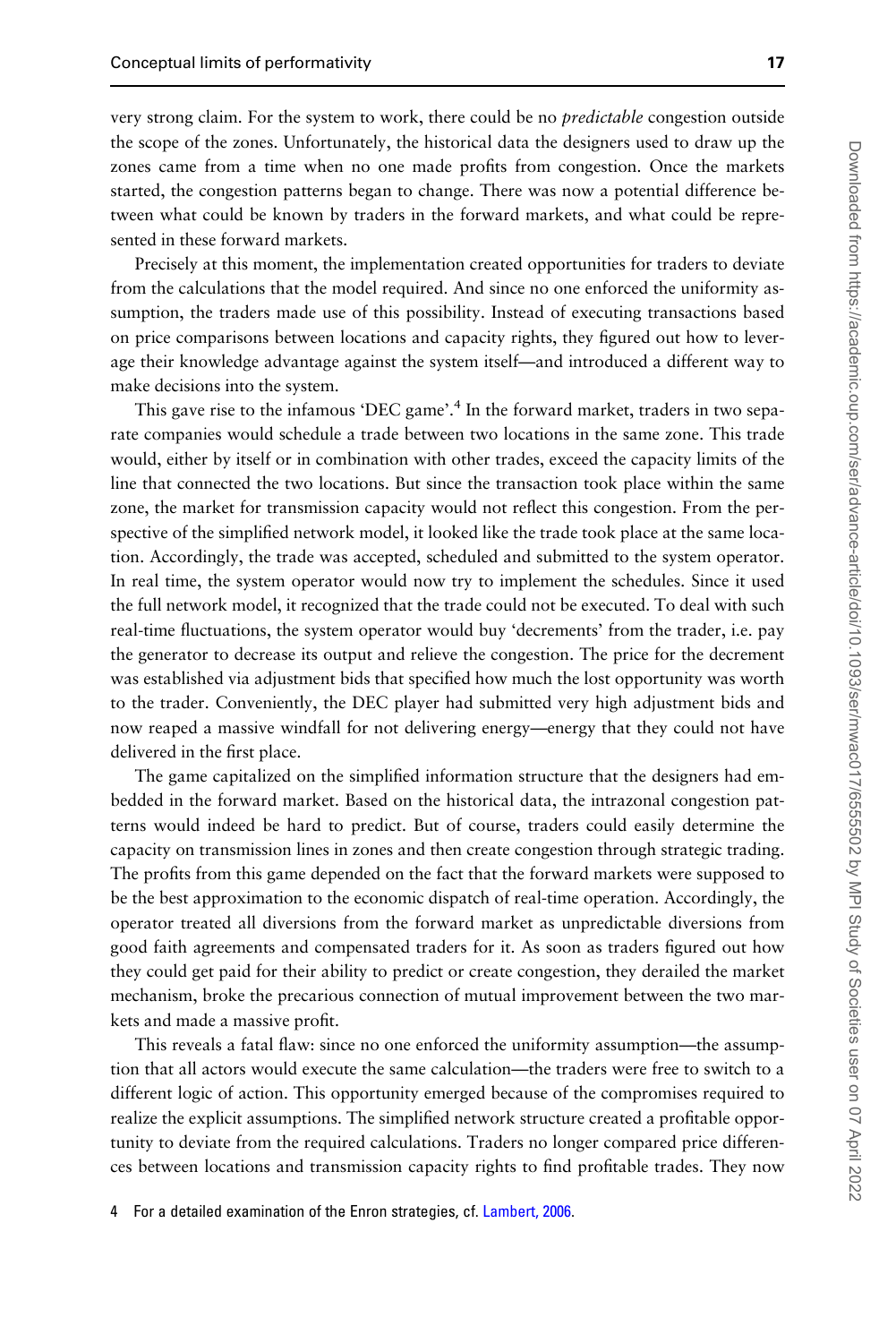searched for transactions that violated technical constraints and that they would later be paid to revoke. This derailed the market as a search algorithm for the optimal dispatch. Accordingly, the implicit assumption was crucial. The designers would have needed to put structures into place to enforce uniform decision-making for the market to work as advertised.

But would enforcing the assumption usually have been possible? Independently of the other requirements, the assumption poses no special challenges. It merely requires significant control over the range of choices market participants can make. For example, by channeling actions through a software interface that records, standardizes and limits actors' choices, the designers can make sure that users' calculations become uniform. Uber makes it impossible to violate the logic of its algorithm, because the user can only order cabs or cancel the transaction. These two basic options leave no room to express considerations that are inconsistent with the task of optimizing the distribution of taxis to people relative to constraints on location, time, traffic, etc. The 'market' is almost entirely software that executes the search algorithm with minimal inputs.

In principle, it is thus possible to enforce uniform decision-making. But in the case of California's blueprint for transmission capacity, the assumption stood in tension with another requirement built into the blueprint: that the market mechanism would operate as a decentralized search algorithm. The designers had little choice in the matter: the political process had converged on the mandate that 'real' markets should be used to organize as much of the dispatch as possible. Stakeholders blocked alternative proposals for a centralized computation of locational prices. Accordingly, the designers proposed a blueprint for a decentralized trading regime. But it was infeasible—designers would not have been able to implement it anywhere because the requirements contradicted each other.

To see why this is so, it is necessary to consider what a centralized monitor would need to know in order to enforce the uniformity assumption. For each trade, the monitor would have to decide if the transaction reflects an attempt to create artificial transaction or a legitimate attempt to benefit from price differences. Since power flows interact with each other and can even cancel each other out, only the sum of all transactions reveals whether an individual transaction creates congestion. The monitor would therefore have to be able to compare an individual transaction with the complete dispatch schedule. But in a decentralized system, bilateral trades on a simplified network between individual market participants were supposed to produce this schedule—and this structure was affected by the game. The information a centralized monitor would need to evaluate the transaction was thus not available when a decentralized market process solved the optimization problem. Accordingly, the blueprint was combinationally infeasible: as a decentralized search algorithm, the implicit assumption could not be enforced. Meanwhile, the need to put a simplified network structure into place created incentives to violate the assumption. The requirements for the blueprint's explicit assumptions (simplified network structure) thus were inconsistent with the requirements for the implicit assumption (centralized oversight). Since the simplified network structure corresponded to the cognitive limitations of human actors and the need for centralized oversight from the interdependencies of power flows, these requirements were not tied to California's situation. Market design practices would therefore generally have a hard time to implement this blueprint. Indeed, similar attempts to implement iterations of this blueprint in other regions has always led to versions of the DEC game [\(Holmberg and](#page-21-0) [Lazarczyk, 2015,](#page-21-0) p. 148). Accordingly, the blueprint was infeasible.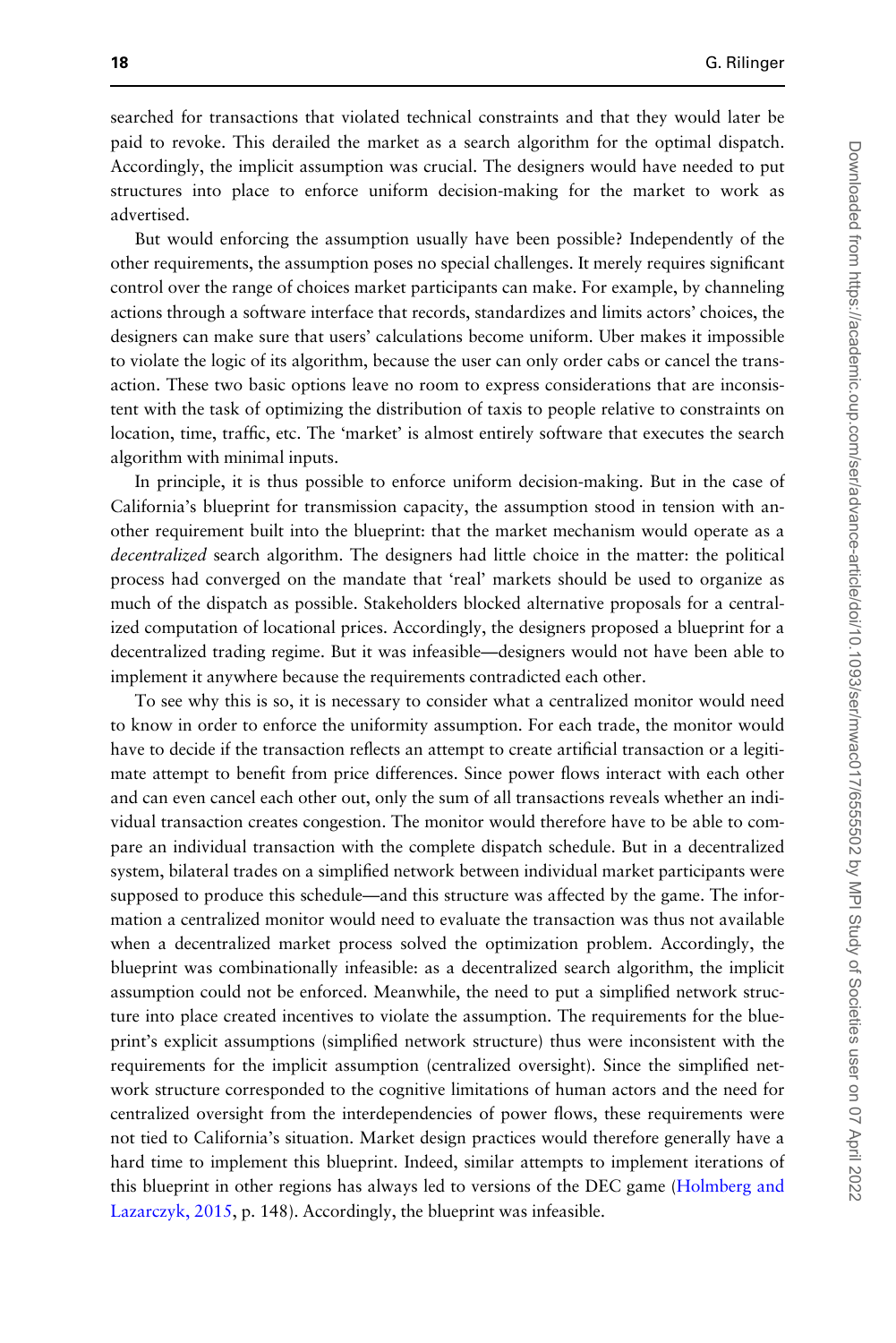#### 6. Discussion and Conclusion

I have argued that sociologists can evaluate the feasibility of market design blueprints within the performativity paradigm. We neither have to relinquish the idea that all meaning is determined in practice nor invoke a realm of 'a priori' truth to do so. The key is to realize that we are not evaluating blueprints 'as such' or independent from their context of application.

Adopting what Barry Barnes has called a 'realist mode of speech', we can index blueprints' feasibility to the way they are usually understood and implemented. Market design practices are reasonably stable across settings. Blueprints will not be read or implemented completely differently. Accordingly, we can talk about blueprints *as if* they are independent entities when we are really referring to ordinary use. This opens the path toward an evaluation of scope conditions. If the blueprints' requirements would generally be hard to meet for market designers, we can say that the blueprint is infeasible. This happens if the blueprints' assumptions generate impossible or contradictory requirements. In contrast, if political or practical problems prevent designers from implementing assumptions that they could easily implement in other contexts, the problems are located in the design practice and not the blueprint. I have proposed that we can look for blindspots in designer's blueprints to search for sources of infeasibility.

In the empirical analysis, I have illustrated this kind of analysis and argued that the blueprint for California's transmission capacity markets was infeasible because it generated requirements that contradicted each other. This contradiction was not based on the political or technical constraints that designers faced in California. Given the complexity of electricity grids and the cognitive limitations of humans, *all* efforts to create a decentral trading regime would have needed to introduce a simplified representation of the grid. Such a simplified representation would always run up against the requirement for uniform behavior and generate the control requirements that a decentralized system cannot meet. This means that the failure of these markets can be attributed to the underlying design—rather than to particular features of the political or technical processes.

Apart from offering a novel explanation for manipulative behavior during the Western Energy Crisis, this article makes several contributions to the literature in the Social Studies of Finance. First of all, it returns to an issue that stood at the center of early performativity studies: how do economic theories contribute to the creation of a world that renders its propositions true? But with the search for *conceptual* limits to performative truth-making, I turn the classic approach on its head. Rather than examining how social processes set up conditions that enable the performative truth of a theory, I ask whether the theory describes a process that can possibly be created under the usual conditions of design work. This defines a conceptual limit on the performative effect of market design blueprints. The meta-theoretical argument that enables this argument also advances the literature by attending to the criticism that performativity studies do not specify 'objective constraints' on what theories can become true.

Second, the article proposes a research trajectory that can move the literature beyond an impasse. Right now, most studies focus on the political dynamics behind market design and try to establish a conversation between field-theory and the social studies of science (e.g. [Beunza and Ferraro, 2019](#page-20-0)). But the core aim is still to understand economic theories are performed. As some critical observers have noted, this line of inquiry has gotten somewhat tired since economists have embraced their role as market designers. That economics is complicit in constructing the world is hardly surprising anymore. Part of the problem is that performativity studies are largely descriptive. Different case studies of how economics are performed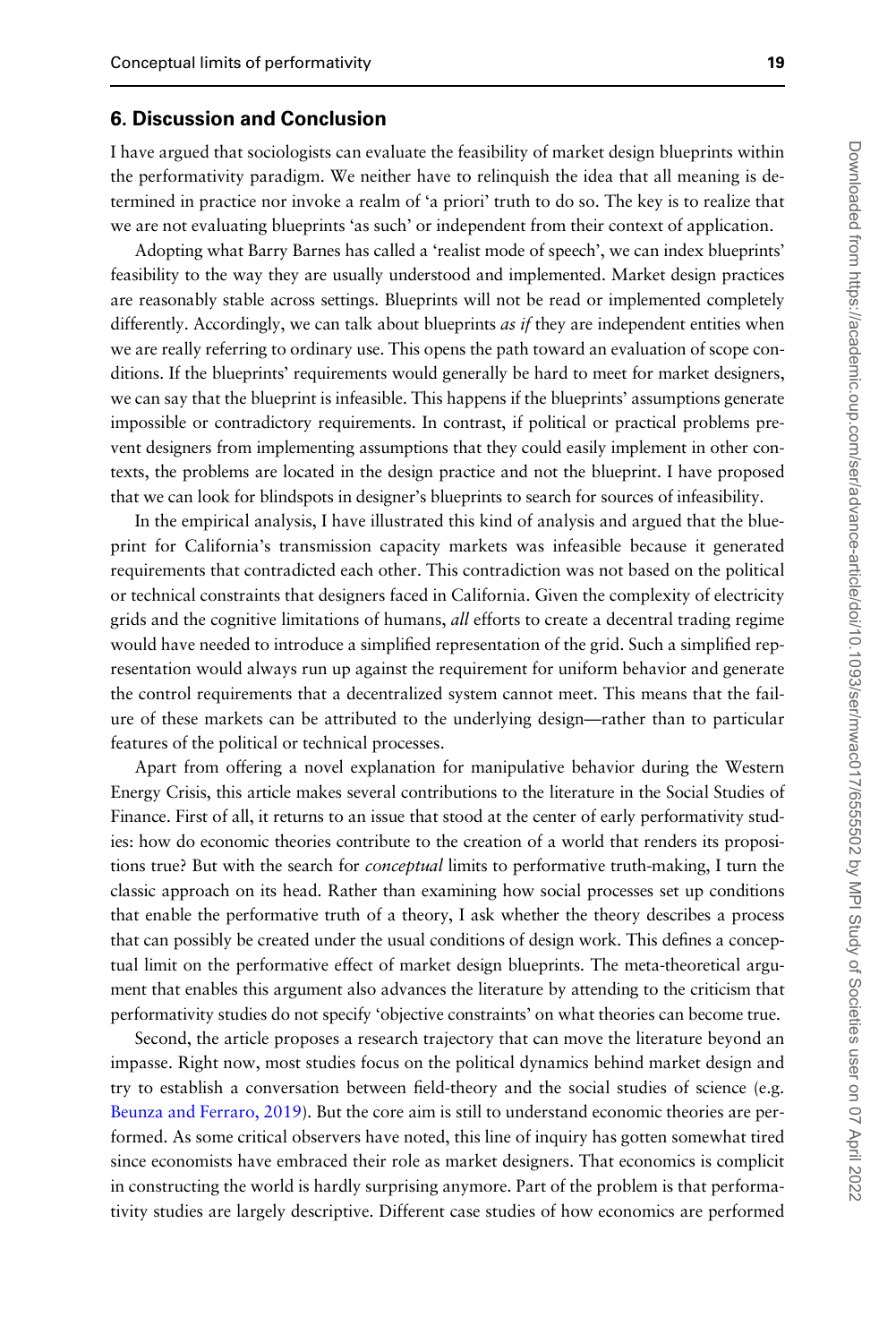therefore do not substantially advance beyond the general claim that the knowledge can sometimes become performatively true ([Hirschman, 2015\)](#page-21-0). The article indicates how we might shift gears and expand on this general insight. The scope conditions of performative effects refer us to problems that practices of market design have more generally and beyond the individual case. As such, they promise to reveal limits to this increasingly prevalent form of social engineering.

Third, my research points a path to a *critical* perspective on market design. As the terms of interaction between state and markets shift, synthetic markets increasingly appear as tools of governance. This poses a variety of political questions. First, under what conditions should we use synthetic markets to allocate public goods and when should we use other regulatory strategies? Second, how do we decide between alternative market mechanisms? These questions require a critical sociology of market design that evaluates whether it can live up to its promises. Only a sociological perspective that evaluates the feasibility of market design blueprints can hope to be part of this conversation. That is, because it attends to the question what kind of theoretical properties are easier or harder to realize and thus offers a framework from which a political position can be developed. This article has made a first step into this direction by pointing to two ways in which blueprints may become infeasible.

While the article does contribute a new way to study and understand market design, it is compatible with the existing research. A *feasible* blueprint does not have to lead to a working market. As many studies have shown, the translation of blueprints into new 'agencements' is more than a one-to-one translation. Since the blueprints are necessarily underdetermined [\(Guala, 2007\)](#page-21-0), the product of the design process can vary substantially. These variations are the product of political, organizational and material processes that must be analyzed separately. Similarly, the choice of blueprints among competing visions is itself a political issue that needs to be evaluated as such ([Reverdy and Breslau, 2019](#page-22-0)). As all arguments about scope conditions, my article simply points out that there may be practical boundaries to the kinds of theories that could be implemented, leaving open whether, and why a feasible theory comes to be realized later.

Market design is an extremely powerful and successful form of social engineering. Designers are increasingly building markets to provide and allocate some of the most essential goods and services in our societies. It is therefore increasingly important to determine under what conditions this is a good idea—what problems are amenable to this type of social engineering and which ones are not? Where are the limits to this type of social engineering? Though the performativity literature has studied market design for more than two decades, it has not tried to address this question head on. This article has argued that the meta-theoretical reservations about this line of inquiry may be dispelled. And it has shown how we might leverage a genuinely sociological perspective to identify infeasible blueprints.

#### Acknowledgements

I would like to thank Andrew Abbott, Kyla Bourne, Bruce Carruthers, Neil Fligstein, Garry Herrigel, Karin Knorr-Cetina, Austin Koslowski, Jane McCamant, Donald MacKenzie, Simon Shachter, Ben Rohr, Arjen van der Heide, Leon Wansleben, Ezra Zuckerman and the anonymous reviewers at SER for their constructive feedback. Special thanks go to reviewer two, whose valiant defense of the STS perspective has led to a back-and-forth that exceeds the length of the article by a substantial margin, and was extremely intellectually rewarding for me.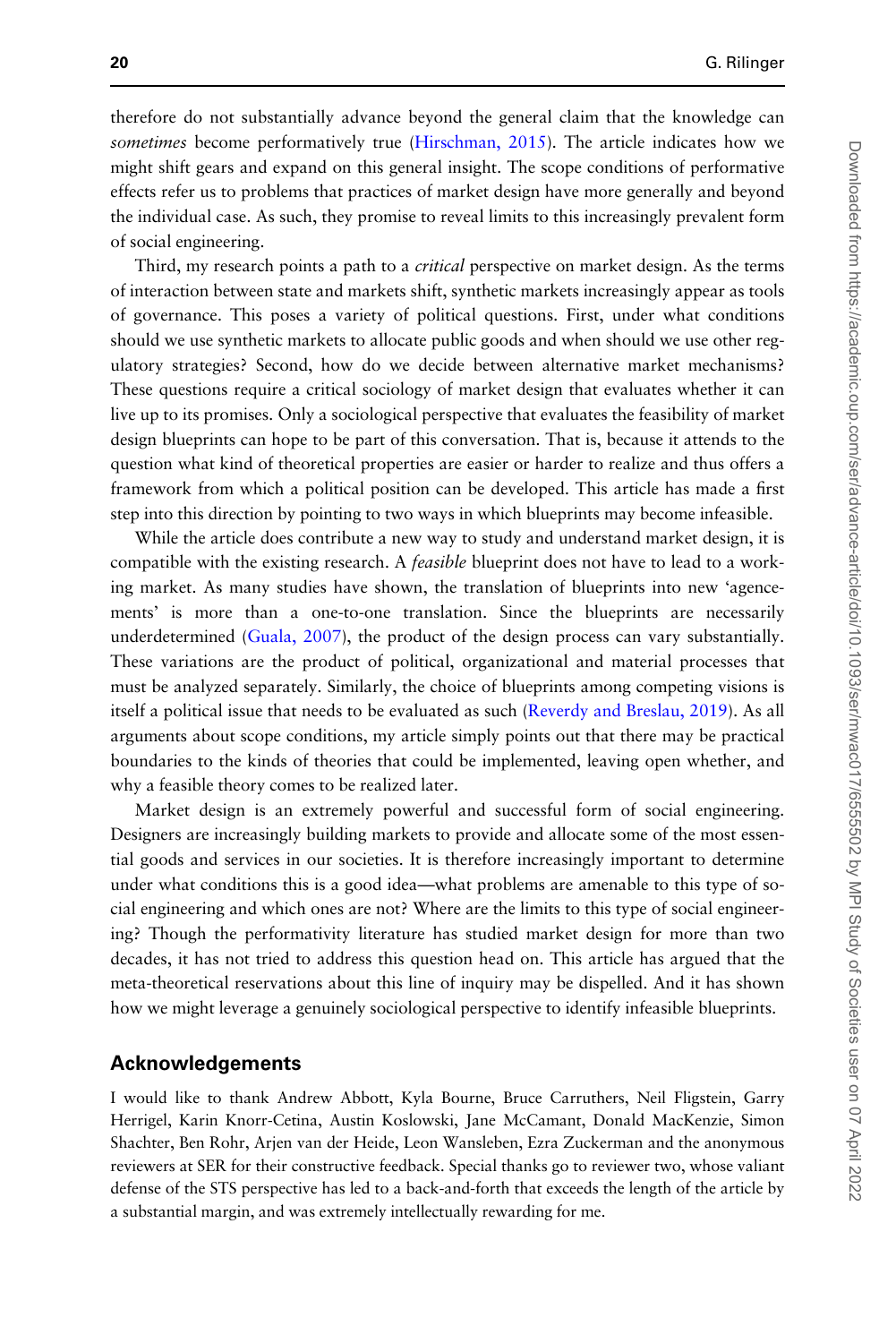#### <span id="page-20-0"></span>References

Abbott, A. (1988) 'Transcending General Linear Reality', Sociological Theory, 6, 169–186.

- Amadae, S. M. (2003) Rationalizing Capitalist Democracy: The Cold War Origins of Rational Choice Liberalism, Chicago, University of Chicago Press.
- Barnes, B. (1981) 'On The 'Hows' and 'Whys' of Cultural Change (Response to Woolgar)', Social Studies of Science, 11, 481–498.
- Beunza, D. and Ferraro, F. (2019) 'Performative Work: Bridging Performativity and Institutional Theory in the Responsible Investment Field', Organization Studies, 40, 515–543.
- Bichler, M. (2017) Market Design: A Linear Programming Approach to Auctions and Matching, Cambridge, UK, Cambridge University Press.
- Blok, A. (2011) 'Clash of the Eco-Sciences: Carbon Marketization, Environmental NGOs and Performativity as Politics', *Economy and Society*, 40, 451–476.
- Bloor, D. (1991) Knowledge and Social Imagery, Chicago, University of Chicago Press.
- Borenstein, S., Bushnell, J. B. and Wolak, F. A. (2002) 'Measuring Market Inefficiencies in California's Restructured Wholesale Electricity Market', American Economic Review, 92, 1376–1405.
- Bourdieu, P. (2005) The Social Structures of the Economy, Cambridge, UK, Polity.
- Breslau, D. (2011) 'What Do Market Designers Do When They Design Markets?'. In Charles Camic (ed) Social Knowledge in the Making, Chicago, University of Chicago Press, pp. 379–404.
- Breslau, D. (2013) 'Designing a Market-like Entity: Economics in the Politics of Market Formation', Social Studies of Science, 43, 829–851.
- Brisset, N. (2016) 'Economics is Not Always Performative: Some Limits for Performativity', Journal of Economic Methodology, 23, 160–184.
- Bushnell, J. and Oren, S. (1997) 'Transmission Pricing in California's Proposed Electricity Market', Utilities Policy, 6, 237-244.
- Caramanis, M.C., Bohn, R.E. and Schweppe, F.C. (1982) 'Optimal Spot Pricing: Practice and Theory', IEEE Transactions on Power Systems, Volume PAS-101, No. 9.
- Callon, M. (1998) 'Introduction: The Embeddedness of Economic Markets in Economics', The Sociological Review, 46, 1–58.
- Callon, M. (2007) 'What Does It Mean to Say That Economics is Performative?'. In MacKenzie, D., Muniesa, F. and Siu, L. (eds) Do Economists Make Markets? On the Performativity of Economics, Cambridge, MA, Princeton University Press, pp. 311–357.
- Carroll, G. (2019) 'Robustness in Mechanism Design and Contracting', Annual Review of Economics, 11, 139–166.
- Carroll, L. (1895) 'What the Tortoise Said to Achilles', Mind, 104, 691–693.
- Chao, H.P. and Peck, S. (1996) 'A Market Mechanism for Electric Power Transmission', Journal of Regulatory Economics, 10, 25–60.
- Chao, H.P. and Peck, S. (1997) 'An Institutional Design for an Electricity Contract Market with Central Dispatch', The Energy Journal, 18(1), 85–110.
- Chao, H.P. and Huntington, H.G. (1998) Designing Competitive Electricity Markets, Kluwer Publishers, Boston.
- Cramton, P. (2017) 'Electricity Market Design', Oxford Review of Economic Policy, 33, 589–612.
- Felin, T. and Foss, N. J. (2009) 'Social Reality, the Boundaries of Self-Fulfilling Prophecy, and Economics', Organization Science, 20, 654-668.
- Fligstein, N. (1996) 'Markets as Politics: A Political-Cultural Approach to Market Institutions', American Sociological Review, 61, 656–673.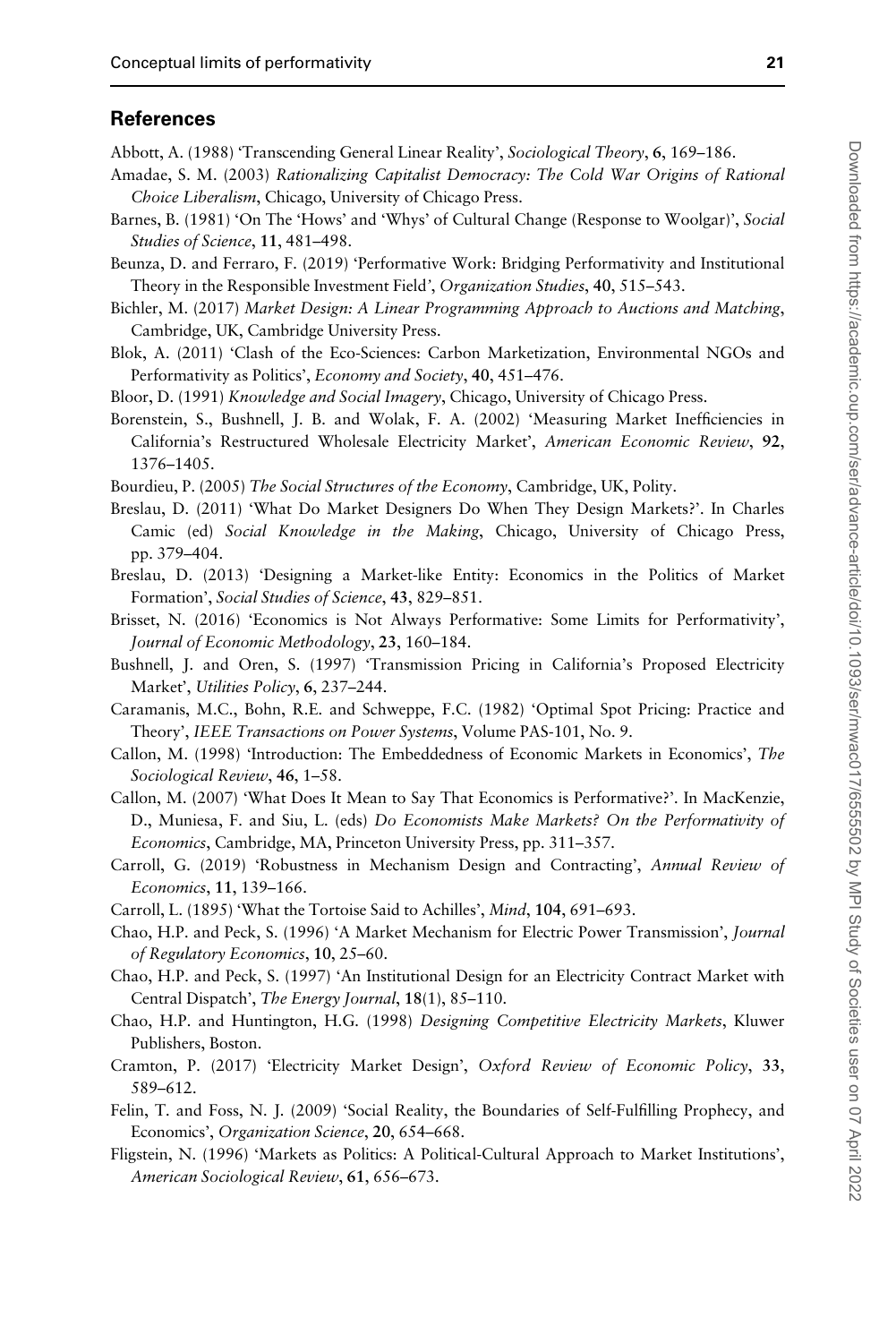- <span id="page-21-0"></span>Frankel, C., Ossandón, J. and Pallesen, T. (2019) 'The Organization of Markets for Collective Concerns and Their Failures', Economy and Society, 48, 153–174.
- Garcia-Parpet, M.-F. (2007), 'The Social Construction of a Perfect Market: The Strawberry Auction at Fontaines-en-Sologne'. In MacKenzie, D., Muniesa, F. and Siu, L. (eds) Do Economists Make Markets? On the Performativity of Economics, Cambridge, MA, Princeton University Press, pp. 20–54.
- Gribik, P.R. (1996) Transmission Congestion Management and Pricing in Forward Markets, Report to the WEPEX Congestion Management Subteam, September 1996.
- Guala, F. (2007) 'How to Do Things with Experimental Economics'. In MacKenzie, D., Muniesa, F. and Siu, L. (eds) Do Economists Make Markets, Cambridge, MA, Princeton University Press, pp. 128–162.
- Harvey, S.M., Hogan W. and Pope S. (1996) Transmission Capacity Reservations Implemented Through a Spot Market with Transmission Congestion Contracts, Harvard University.
- Hirschman, D. (2015) 'Has Performativity Lost Its Punch?—Fabian Muniesa, the Provoked Economy: Economic Reality and the Performative Turn (New York, Routledge, 2014)', European Journal of Sociology, 56, 531–534.
- Hogan, W. (1992) 'Contract Networks for Electric Power Transmission', Journal of Regulatory Economics, 4 (September), 211–242.
- Hogan, W. (1993) 'Electric Transmission: A New Model for Old Principles', The Electricity Journal, 6, 18–20.
- Holmberg, P. and Lazarczyk, E. (2015) 'Comparison of Congestion Management Techniques: Nodal, Zonal and Discriminatory Pricing', The Energy Journal, 36, 145–166.
- Joskow, P. L. (2001) 'California's Electricity Crisis', Oxford Review of Economic Policy, 17, 365–388.
- Kominers, S. D., Teytelboym, A. and Crawford, V. P. (2017) 'An Invitation to Market Design', Oxford Review of Economic Policy, 33, 541–571.
- Labaton, S. and Romero, S. (2001) 'Wireless Giants Won F.C.C. auction Unfairly, Critics Say', The New York Times, p. 12.
- Lambert, J. D. (2006) Energy Companies and Market Reform: How Deregulation Went Wrong, Tulsa, PennWell.
- Law, J. (1992) 'Notes on the Theory of the Actor-Network: Ordering, Strategy, and Heterogeneity', Systems Practice, 5, 379–393.
- MacKenzie, D. (2006) An Engine, Not a Camera: How Financial Models Shape Markets, Cambridge, MA, MIT Press.
- MacKenzie, D. (2007) 'Is Economics Performative? Option Theory and the Construction of Derivatives Markets'. In MacKenzie, D., Muniesa, F. and Siu, L. (eds) Do Economists Make Markets? On the Performativity of Economics, Cambridge, MA, Princeton University Press, pp. 54–86.
- MacKenzie, D. (2009) Material Markets: How Economic Agents Are Constructed, Oxford, UK, Oxford University Press.
- MacKenzie, D., Muniesa, F. and Siu, L. (eds) (2007), 'Do Economists Make Markets?'. On the Performativity of Economics, Cambridge, Princeton University Press.
- McCabe, K. A., Rassenti, S. J. and Smith, V. L. (1991) 'Smart Computer-Assisted Markets', Science (New York, N.Y.), 254, 534–538.
- Mirowski, P. (2016) 'Information in Economics: A Fictionalist Account', Schmollers Jahrbuch, 136, 109–122.
- Mirowski, P. and Nik-Khah, E. (2007) 'Markets Made Flesh: Performativity, and a Problem in Science Studies, Augmented with Consideration of the F.C.C. Auctions'. In MacKenzie, D., Muniesa, F. and Siu, L. (eds) Do Economists Make Markets? On the Performativity of Economics, Cambridge, Princeton University Press, pp. 190–255.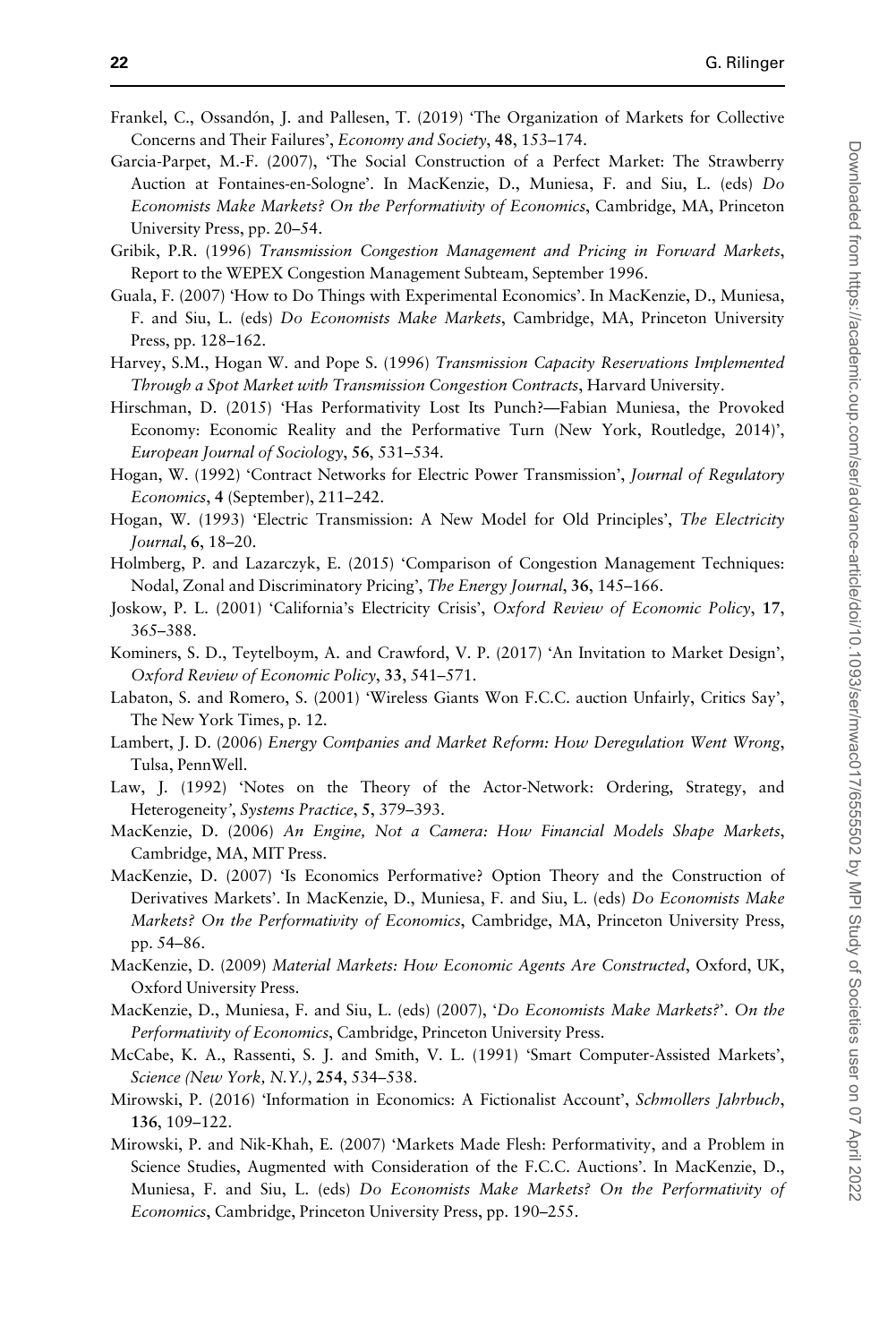- <span id="page-22-0"></span>Mirowski, P. and Nik-Khah, E. (2017) The Knowledge we Have Lost in Information: The History of Information in Modern Economics, Oxford, UK, Oxford University Press.
- Muniesa, F. (2014) The Provoked Economy: Economic Reality and the Performative Turn, Routledge.
- Nik-Khah, E. and Mirowski, P. (2019) 'On Going the Market One Better: Economic Market Design and the Contradictions of Building Markets for Public Purposes', *Economy and Society*, 48, 268–294.
- Oren, S. (1997). 'Economic Inefficiency of Passive Transmission Rights in Congested Electricity Systems with Competitive Generation', The Energy Journal, 18, 63–84.
- Oren, S., Smith, S., Wilson, R. and Chao, H. (1986) Priority Service: Unbundling the Quality Attributes of Electric Power, Electric Power Research Institute, EA-4851, Palo Alto, California.
- Oren, S.S., Spiller, P.T. and Wu, F. (1995) 'Nodal Prices and Transmission Rights: A Critical Appraisal', The Electricity Journal, 8, 24–35.
- Pallesen, T. and Jenle, R. P. (2018) 'Organizing Consumers for a Decarbonized Electricity System: Calculative Agencies and User Scripts in a Danish Demonstration Project', *Energy Research &* Social Science, 38, 102–109.
- Polillo, S. (2020) The Ascent of Market Efficiency: Finance That Cannot Be Proven, Cornell University Press.
- Posner, E. A. and Weyl, G. E. (2018) Radical Markets: Uprooting Capitalism and Democracy for a Just Society, Cambridge, MA, Princeton University Press.
- Reverdy, T. and Breslau, D. (2019) 'Making an Exception: Market Design and the Politics of Re-Regulation in the French Electricity Sector', Economy and Society, 48, 197–220.
- Rodrik, D. (2015) Economics Rules: The Rights and Wrongs of the Dismal Science, London, UK, OUP.
- Roth, A. E. (2002) 'The Economist as Engineer: Game Theory, Experimentation, and Computation as Tools for Design Economics', Econometrica, 70, 1341–1378.
- Roth, A. E. (2008) 'What Have we Learned from Market Design?', Innovations: Technology, Governance, Globalization, 3, 119–147.
- Schutz, A. and Luckmann, T. (1973) The Structures of the Life-World, Vol. 2, 1st edn, Evanston, IL, Northwestern University Press.
- Schweppe, F.C., Caramanis M.C., Tabors, R.D. and Bohn, R.E. (1988) Spot Pricing of Electricity, Kluwer Academic Publishers, Norwell, MA.
- Smith, V. L. (2006) 'Foreword'. In Cramton, P., Shoham, Y. and Steinberg, P. (eds) Combinatorial Auctions, Cambridge, MA, MIT Press, pp. xi–xv.
- Stoft, S. (2002) Power System Economics, New York, IEEE Press.
- Sweeney, J. L. (2002) The California Electricity Crisis, Stanford, Hoover Institution Press.
- Taylor, G., Ledgerwood, S., Broehm, R. and Fox-Penner, P. (2015) Market Power and Market Manipulation in Energy Markets: From the California Crisis to the Present, Arlington, VA, Utilities Report Inc.
- Varaiya, P. (1997) 'Comparison of Independent System Operator Structures. Symposium on Information Systems Requirements for a Deregulated Electric Power Industry', Utilities Policy, 6, 2.
- Walton, S. and Tabors, R.D. (1996) 'Zonal Transmission Pricing: Methodology and Preliminary Results from the WSCC', The Electricity Journal, 9, 34-41.
- Weintraub, R. E. (2002) How Economics Became a Mathematical Science, Durham, Duke University Press.
- Wu, F.F. and Varaiya P. (1995) Coordinated Multilateral Trades for Electric Power Networks: Theory and Implementation, POWER Report PWP-03 1, University of California Energy Institute, June.